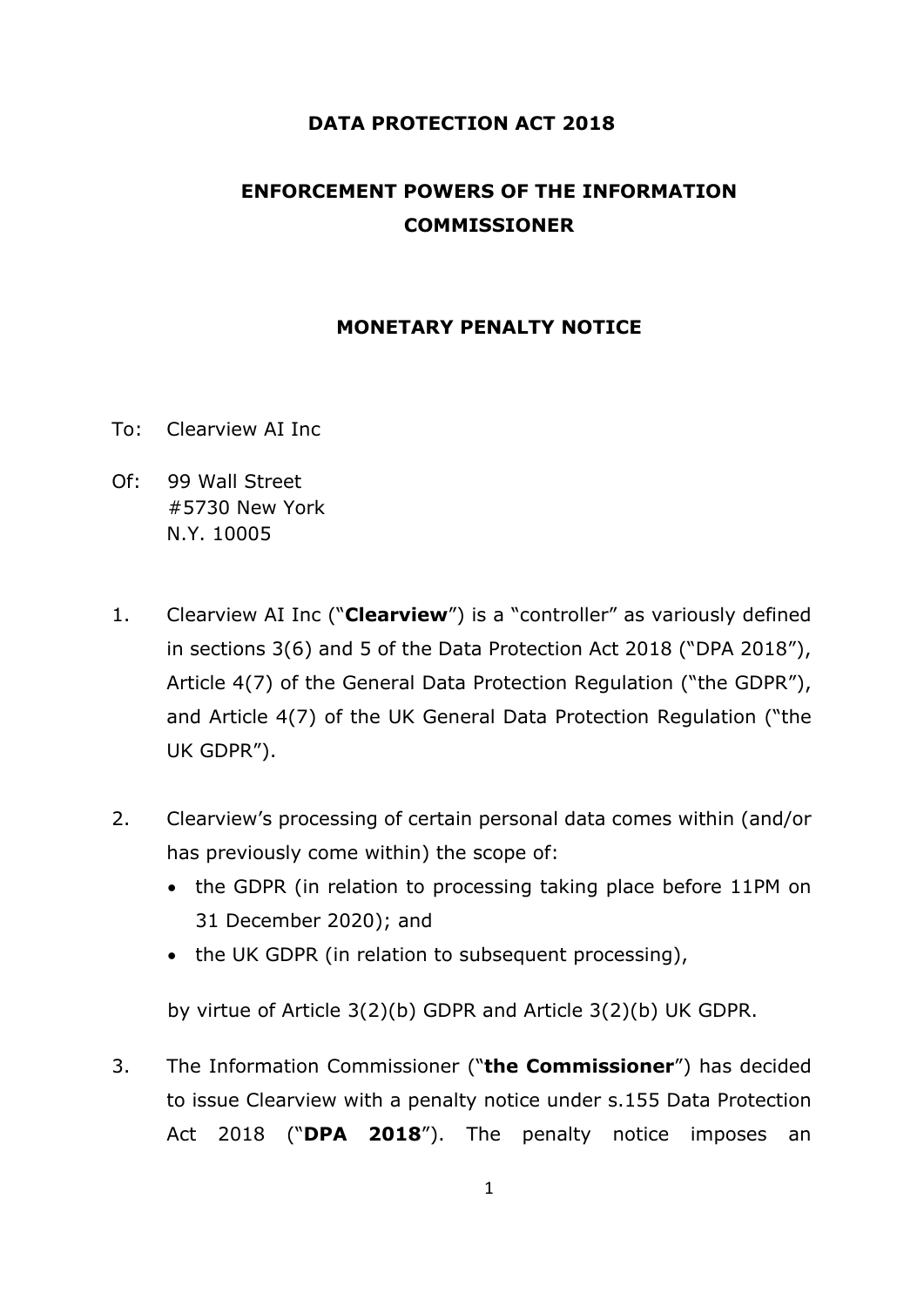administrative fine on Clearview, in accordance with the Commissioner's powers under Article 83 of the GDPR and the UK GDPR, and s. 155 DPA 2018. The amount of the penalty is £7,552,800 (equivalent to €9 million, using the rate of exchange as at 25 April 2022).

- 4. The penalty is issued in respect of Clearview's past and continuing infringements of:
	- (i) the data protection principles set out in Article  $5(1)(a)$  and Article 5(1)(e) GDPR and UK GDPR;
	- (ii) the requirements of Article 6 GDPR and UK GDPR as to the lawful basis for the processing of personal data;
	- (iii) the requirements of Article 9 GDPR and UK GDPR as to the processing of special category personal data;
	- (iv) the requirements of Article 14 GDPR and UK GDPR as to the information that is to be provided by controllers to data subjects;
	- (v) the requirement of Articles 15, 16, 17, 21 and 22 GDPR and UK GDPR in relation to the rights of data subjects; and
	- (vi) the duty to carry out a Data Protection Impact Assessment under Article 35 GDPR and UK GDPR.

Accordingly, this Notice is issued under section 155 DPA 2018, read with 149(2)(a), (b) and (c) DPA 2018 and Article 83 UK GDPR. The penalty relates to infringements of both the GDPR and UK GDPR.

5. This Notice explains the Commissioner's reasons for his decision to impose this penalty.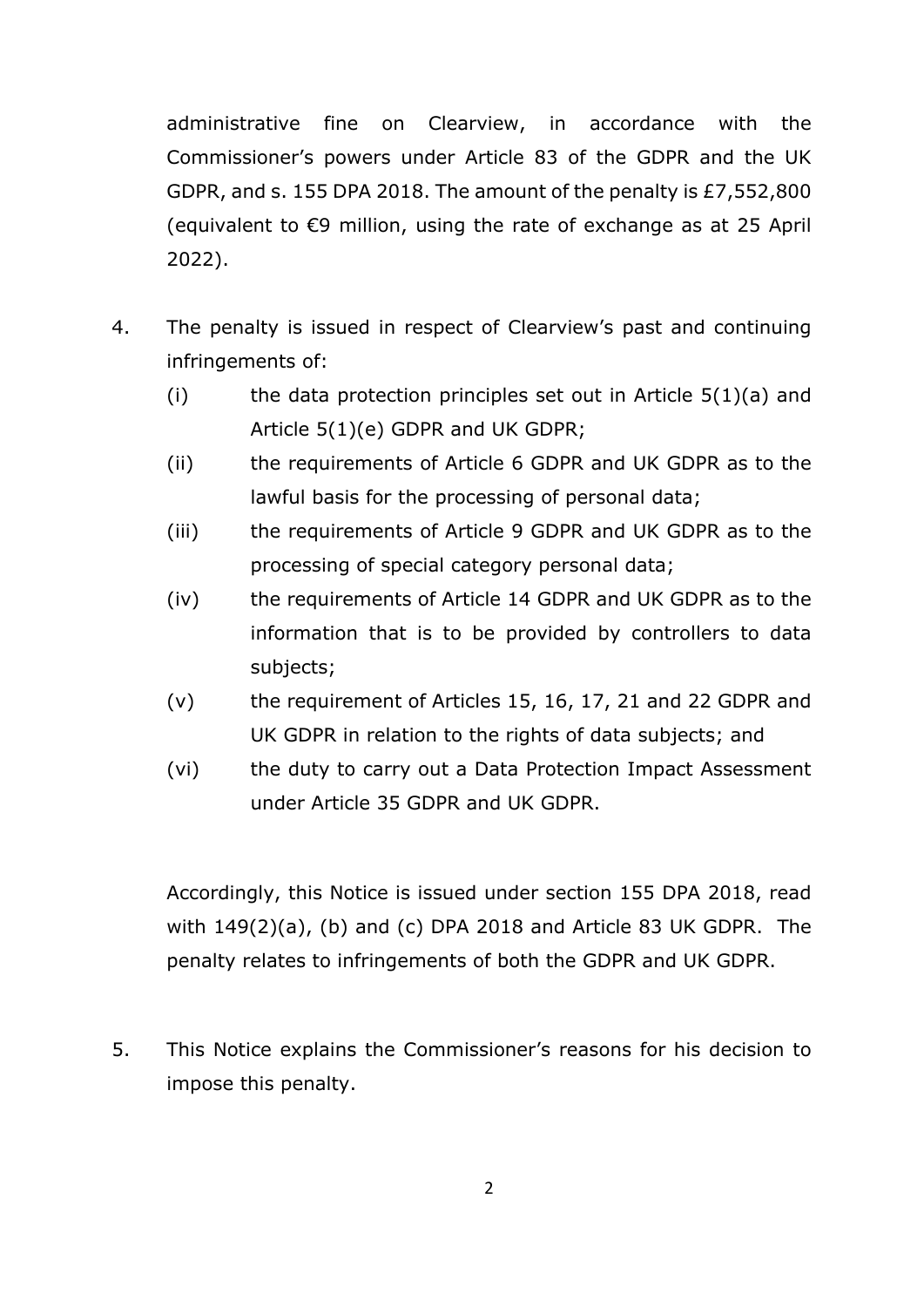### **Legal Framework**

- 6. The Commissioner is responsible for monitoring the application of UK GDPR, as provided for by Article 51 and 57(1)(a) UK GDPR.
- 7. By Article 58(2)(i) UK GDPR the Commissioner has the power to impose an administrative fine, in accordance with Article 83, in addition to or instead of the other corrective measures referred to in Article 58(2), depending on the circumstances of each individual case.
- 8. By Article 83(1) UK GDPR, the Commissioner is required to ensure that administrative fines issued in accordance with Article 83 are effective, proportionate and dissuasive in each individual case.
- 9. Article 83(2) UK GDPR provides that:

*When deciding whether to impose an administrative fine and deciding on the amount of the administrative fine in each individual case due regard shall be given to the following:* 

> *(a) the nature, gravity and duration of the infringement taking into account the nature scope or purpose of the processing concerned as well as the number of data subjects affected and the level of damage suffered by them;*

> *(b) the intentional or negligent character of the infringement;*

> > 3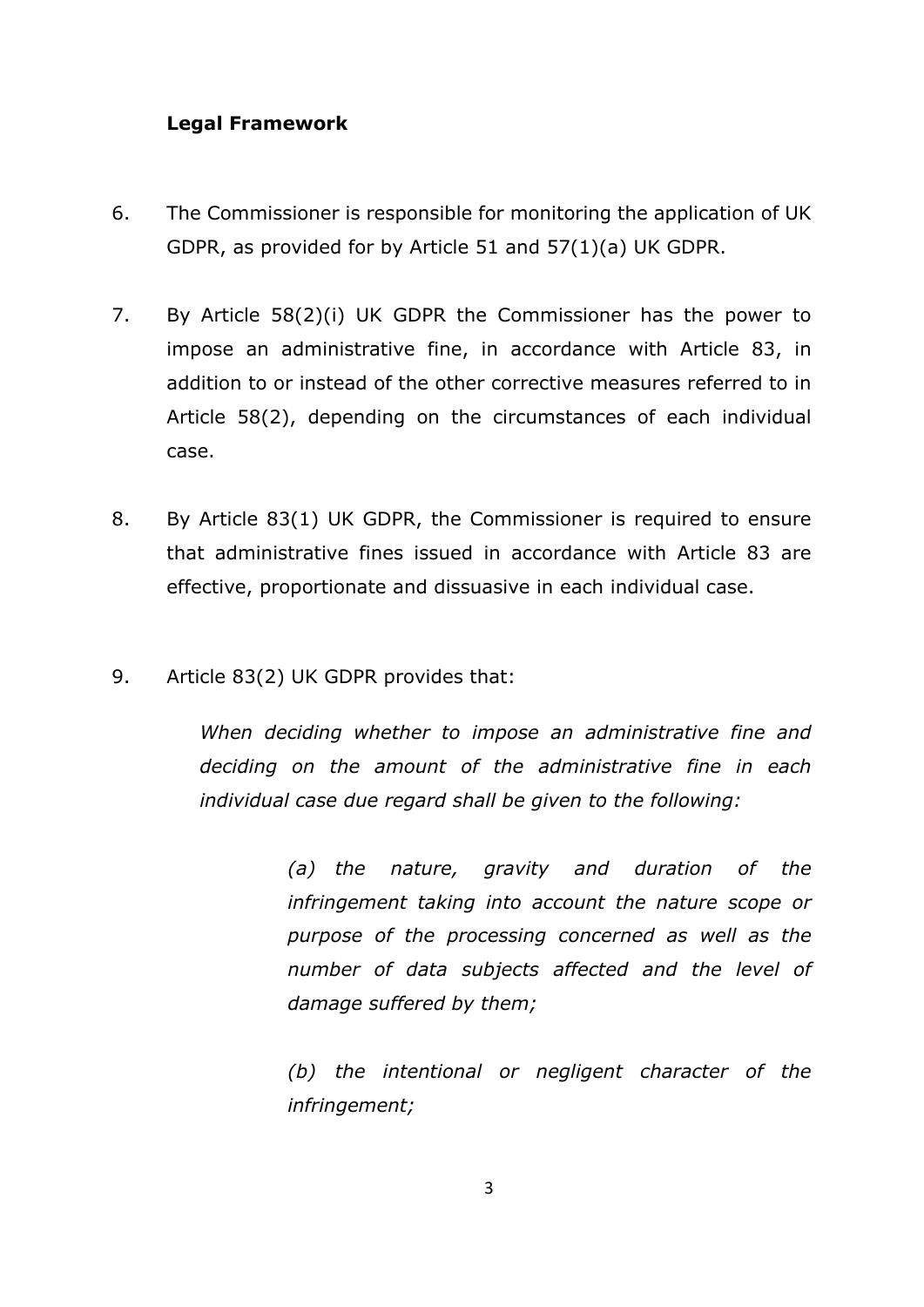*(c) any action taken by the controller or processor to mitigate the damage suffered by data subjects;*

*(d) the degree of responsibility of the controller or processor taking into account technical and organisational measures implemented by them pursuant to Articles 25 and 32;* 

*(e) any relevant previous infringements by the controller or processor;* 

*(f) the degree of cooperation with the supervisory authority, in order to remedy the infringement and mitigate the possible adverse effects of the infringement;* 

*(g) the categories of personal data affected by the infringement;* 

*(h) the manner in which the infringement became known to the supervisory authority, in particular whether, and if so to what extent, the controller or processor notified the infringement;*

*(i) where measures referred to in Article 58(2) have previously been ordered against the controller or processor concerned with regard to the same subjectmatter, compliance with those measures;*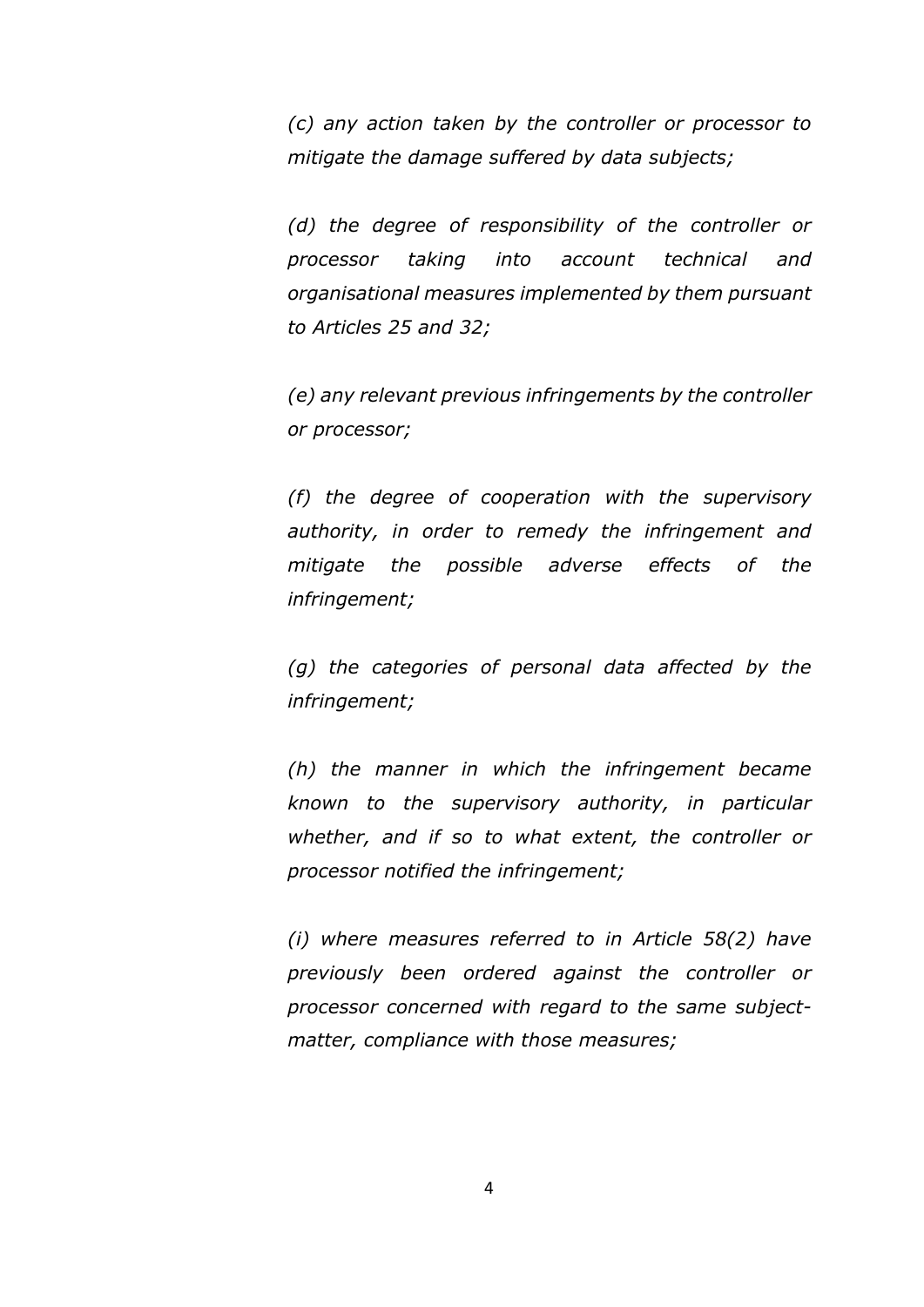*(j) adherence to approved codes of conduct pursuant to Article 40 or approved certification mechanisms pursuant to Article 42; and* 

*(k) any other aggravating or mitigating factor applicable to the circumstances of the case, such as financial benefits gained, or losses avoided, directly or indirectly, from the infringement.* 

- 10. The matters identified in Article 83(2)(a)-(k) UK GDPR are also set out in section 155(3) DPA 2018, and are referred to below as "the Statutory Factors".
- 11. Article 83(5) UK GDPR materially provides:

*Infringements of the following provisions shall, in accordance with paragraph 2, be subject to administrative fines up to £17,500,000, or in the case of an undertaking, up to 4 % of the total worldwide annual turnover of the preceding financial year, whichever is higher:*

- *(a) the basic principles for processing, including conditions for consent, pursuant to Articles 5, 6, 7 and 9;*
- *(b) the data subjects' rights pursuant to Articles 12 to 22 …*
- 12. DPA 2018 contains various enforcement powers in Part 6 which are exercisable by the Commissioner.
- 13. Section 155 DPA 2018 ("**Penalty Notices**") provides that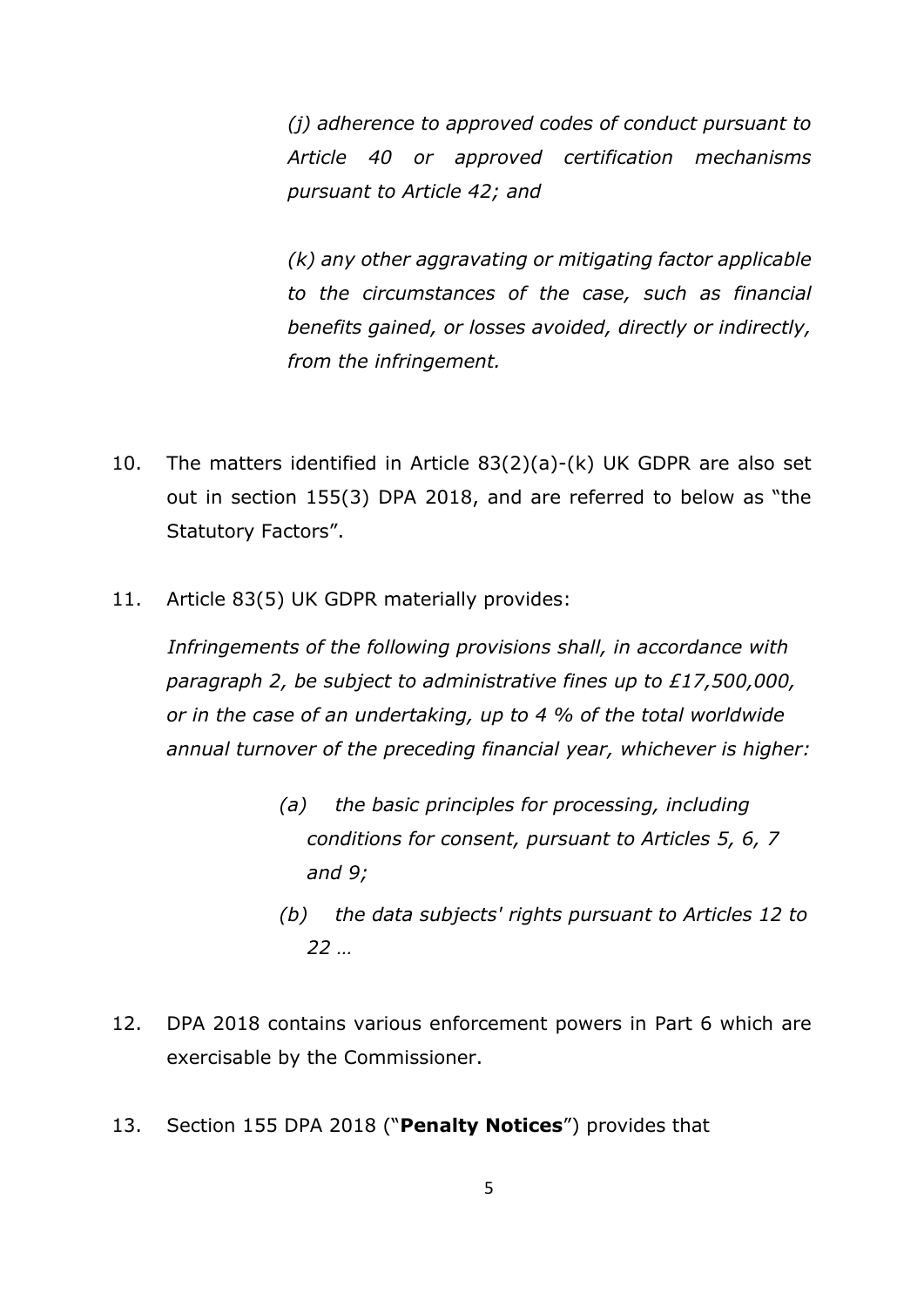*(1) If the Commissioner is satisfied that a person—*

*(a) has failed or is failing as described in section 149(2) […],*

*the Commissioner may, by written notice (a "penalty notice"), require the person to pay to the Commissioner an amount in sterling specified in the notice.*

*(2) Subject to subsection (4), when deciding whether to give a penalty notice to a person and determining the amount of the penalty, the Commissioner must have regard to the following, so far as relevant—*

> *(a) to the extent that the notice concerns a matter to which the GDPR applies, the matters listed in Article 83(1) and (2) of the GDPR.*

14. Section 149(2) DPA 2018 defines the "first type of failure" by a controller, as follows:

> *The first type of failure is where a controller or processor has failed, or is failing, to comply with any of the following—*

> *(a) a provision of Chapter II of the GDPR or Chapter 2 of Part 3 or Chapter 2 of Part 4 of this Act (principles of processing); (b) a provision of Articles 12 to 22 of the GDPR or Part 3 or 4 of this Act conferring rights on a data subject; (c) a provision of Articles 25 to 39 of the GDPR or section 64 or 65 of this Act (obligations of controllers and processors);*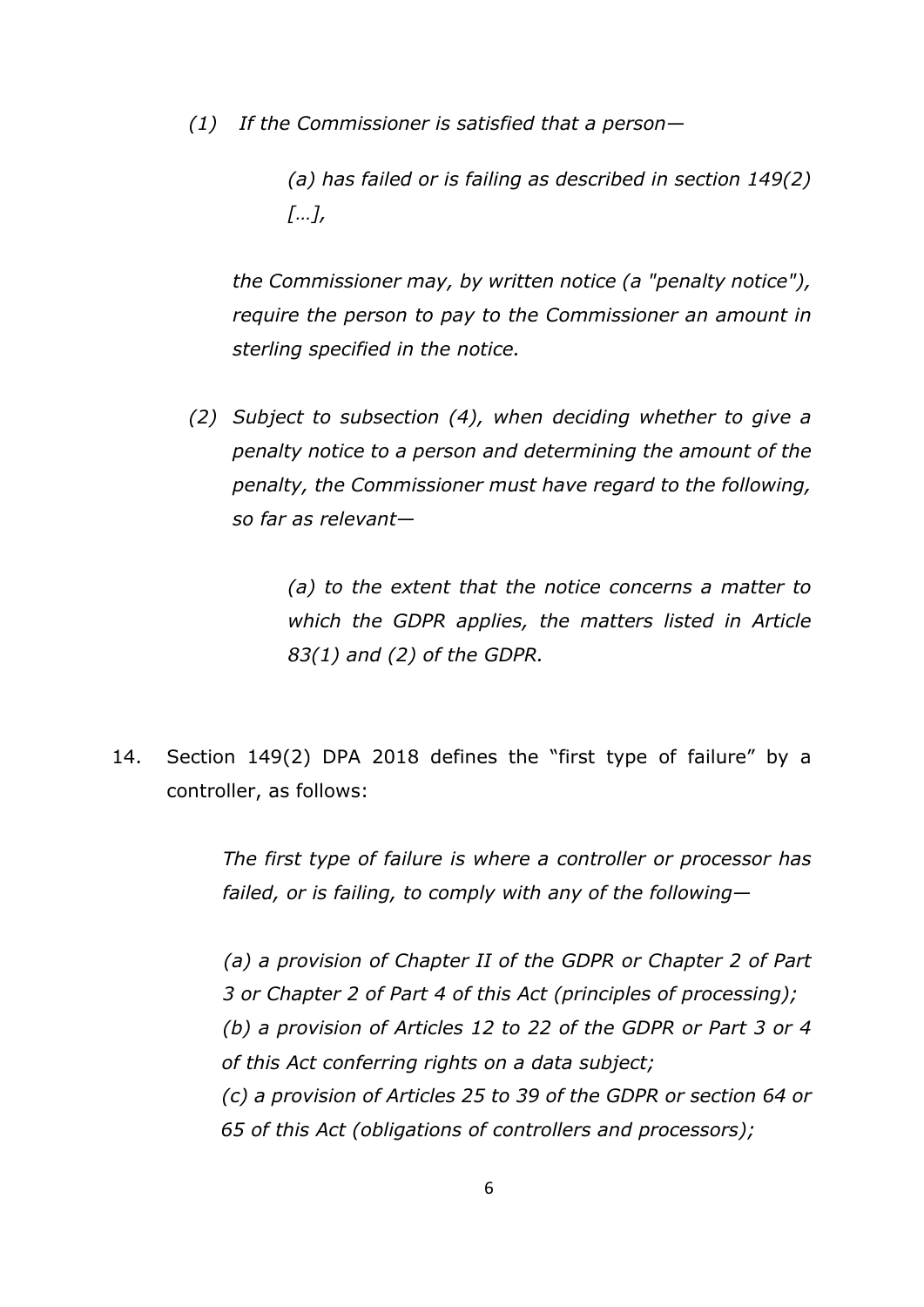*(d) a requirement to communicate a personal data breach to the Commissioner or a data subject under section 67, 68 or 108 of this Act;*

*(e) the principles for transfers of personal data to third countries, non-Convention countries and international organisations in Articles 44 to 49 of the GDPR or in sections 73 to 78 or 109 of this Act.*

- 15. In relation to the application of the UK GDPR, Article 3 UK GDPR materially provides as follows:
	- *(1) This Regulation applies to the processing of personal data in the context of the activities of an establishment of a controller or a processor in the United Kingdom, regardless of whether the processing takes place in the United Kingdom or not.*
	- *(2)This Regulation applies to the relevant processing of personal data of data subjects who are in the United Kingdom by a controller or processor not established in the United Kingdom where the processing activities are related to:*
		- *(a) the offering of goods or services, irrespective of whether a payment of the data subject is required, to such data subjects in the United Kingdom; or*
		- *(b) the monitoring of their behaviour as far as their behaviour takes place within the United Kingdom.*

Article 3 GDPR made similar provision, but by reference to "the Union" rather than the United Kingdom.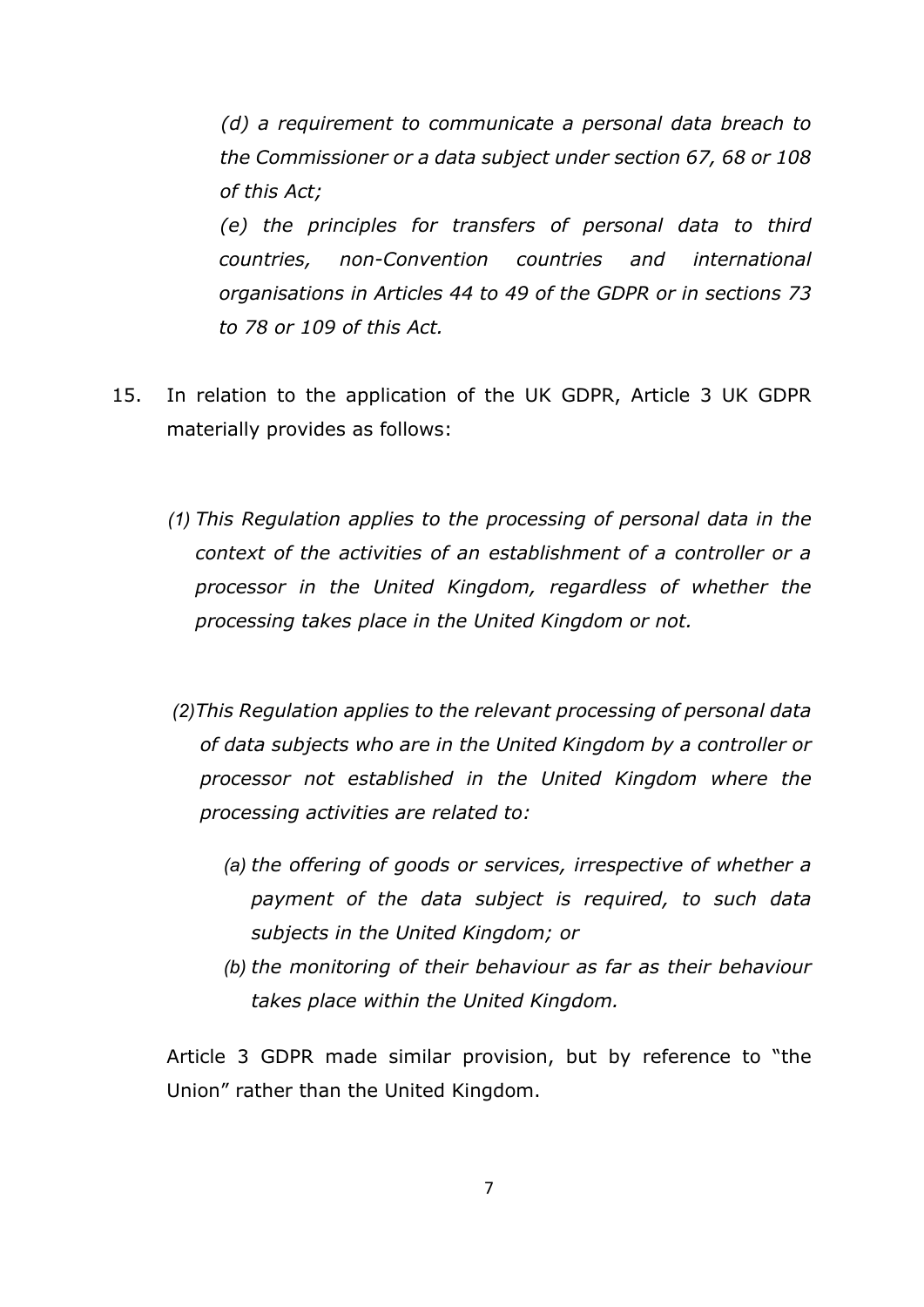16. When construing Article 3(2)(b) GDPR and Article 3(2)(b) UK GDPR, recital 24 to the GDPR is relevant. This reads as follows:

*The processing of personal data of data subjects who are in the Union by a controller or processor not established in the Union should also be subject to this Regulation when it is related to the monitoring of the behaviour of such data subjects in so far as their behaviour takes place within the Union. In order to determine whether a processing activity can be considered to monitor the behaviour of data subjects, it should be ascertained whether natural persons are tracked on the internet including potential subsequent use of personal data processing techniques which consist of profiling a natural person, particularly in order to take decisions concerning her or him or for analysing or predicting her or his personal preferences, behaviours and attitudes.*

- 17. The data protection principles are now set out in Article 5(1) UK GDPR. By Article 5(2), the controller shall be responsible for, and to be able to demonstrate compliance with, paragraph 5(1).
- 18. Paragraph 5(1) UK GDPR includes the following requirements:
	- By paragraph 5(1)(a), that personal data are to be processed lawfully, fairly and in a transparent manner in relation to the data subject ("lawfulness, fairness and transparency");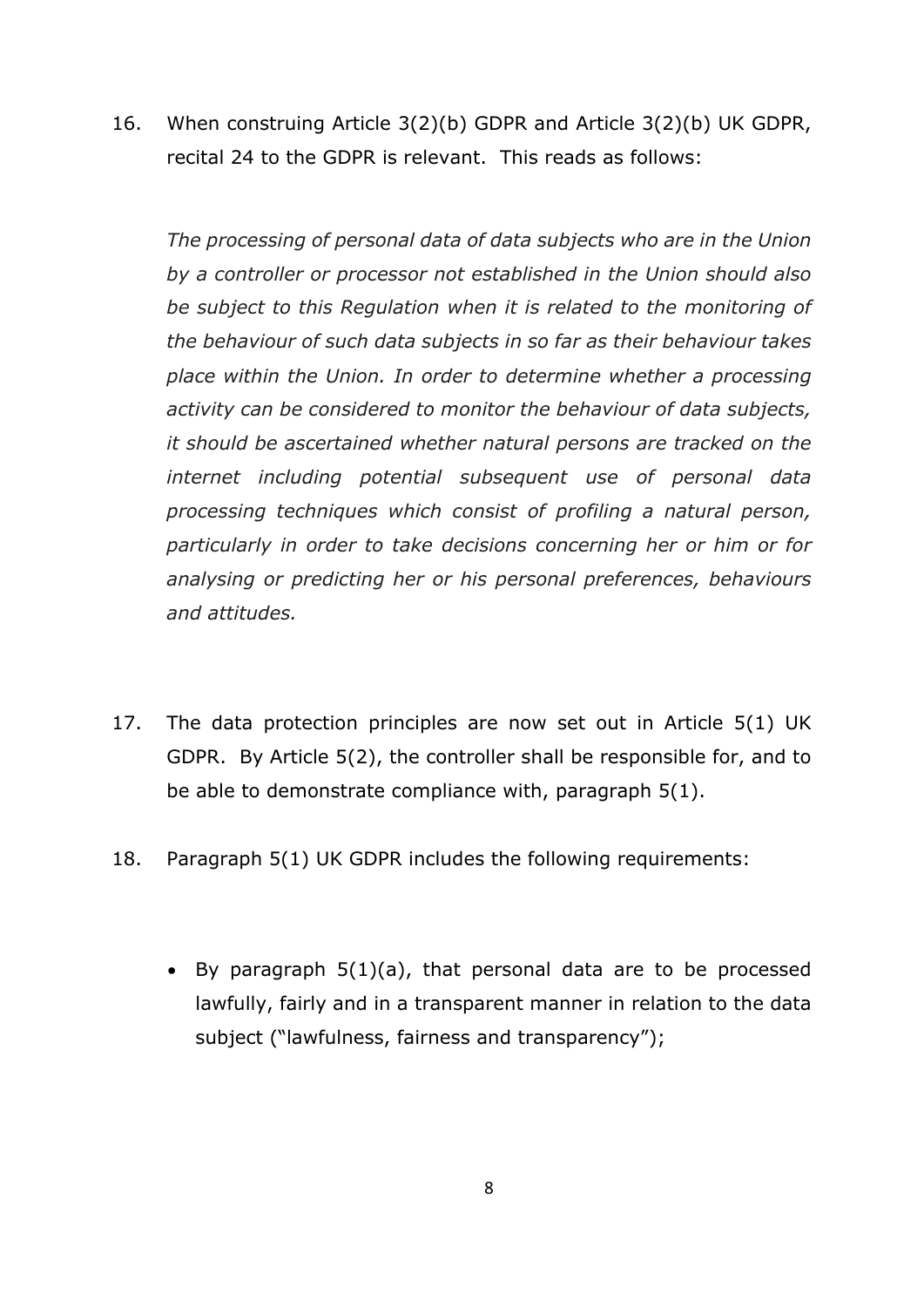- By paragraph  $5(1)(e)$ , that personal data are to be kept in a form which permits identification of data subjects for no longer than is necessary for the purposes for which the personal data are processed ("storage limitation").
- 19. Article 6 UK GDPR provides that processing of personal data shall be lawful only if and to the extent that one of the provisions in Article 6(1) applies.
- 20. Article 9(1) UK GDPR provides that processing of special category personal data (as defined in Article 9(1)) shall be prohibited. Article 9(2) disapplies Article 9(1) where one of the provisions in Article  $9(1)(a)-(i)$  applies.
- 21. Chapter III of the UK GDPR makes provision for the rights afforded to data subjects. These include, by Articles 13 and 14, the right to receive from the controller certain information about the processing of their personal data. In the present case, Article 14 would be relevant, as it sets out the information to be provided where (as here) the controller has obtained personal data other than from the data subject.
- 22. Articles 15, 16, 17, 21 and 22 UK GDPR set out the rights of the data subject in relation to the following (respectively): right of access by the data subject to personal data; rectification of personal data; erasure of personal data; objection to the processing of personal data; and automated processing.
- 23. Article 35 UK GDPR requires a controller to carry out a Data Protection Impact Assessment (DPIA) in specified circumstances.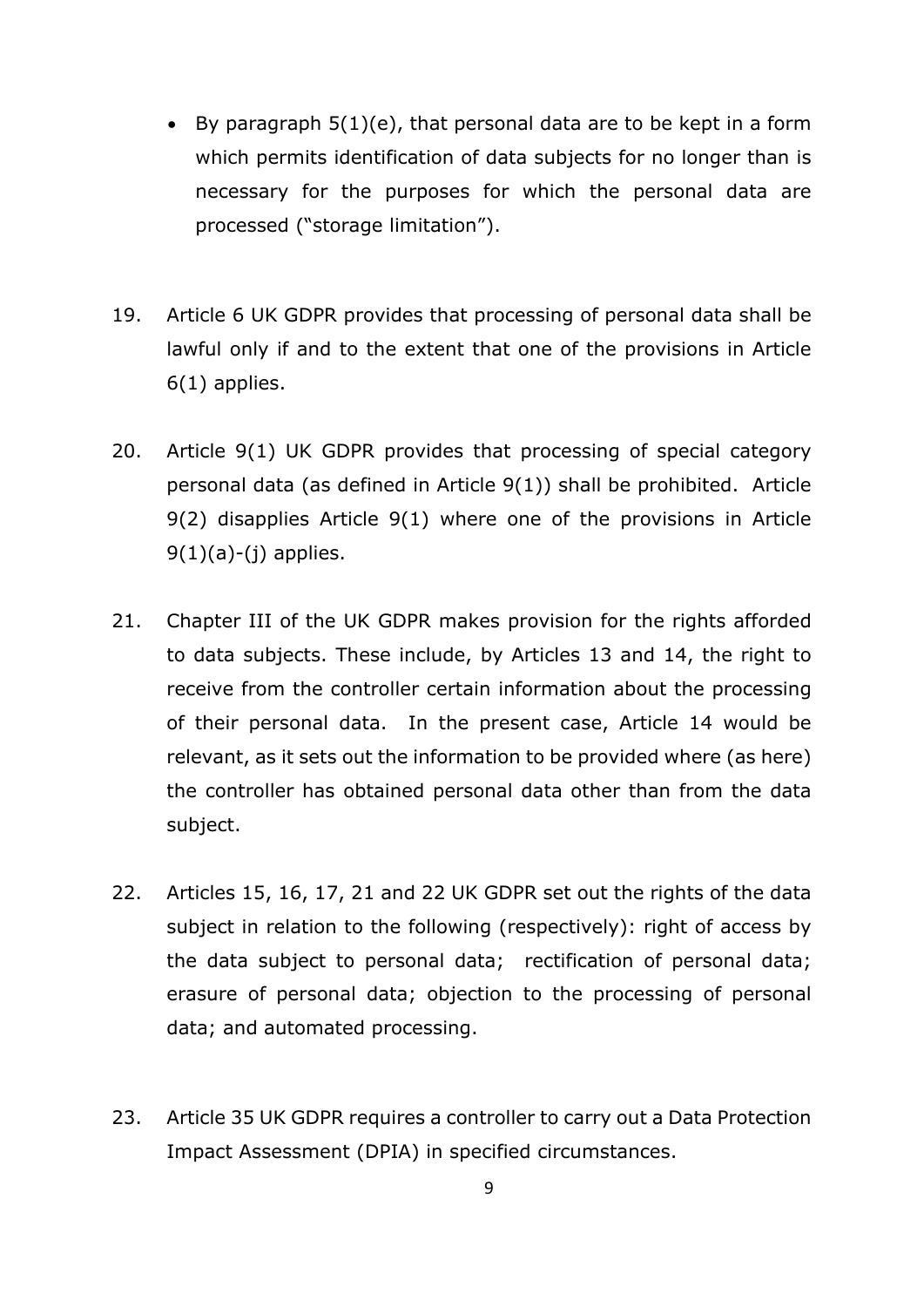- 24. In relation to the provisions of the UK GDPR referred to at paragraphs 17-23 above, there is no material difference between the GDPR and the UK GDPR.
- 25. Schedule 21 to DPA 2018 materially provides as follows in respect of the relationship between the GDPR and UK GDPR, at paragraph 2:

*On and after IP completion day, references in an enactment to the UK GDPR (including the reference in the definition of "the data protection legislation" in section 3(9)) include—*

*(a) the EU GDPR as it was directly applicable to the United Kingdom before IP completion day, read with Chapter 2 of Part 2 of this Act as it had effect before IP completion day.*

*"IP completion day" means 11PM GMT on 31 December 2020. The effect of this provision, read with the provisions from DPA 2018 set out above, is that the Commissioner has the power to impose a monetary penalty under DPA 2018 section 155 in respect both of infringements of the GDPR taking place prior to IP completion day, and infringements of the UK GDPR taking place thereafter.*

## **Factual findings in relation to the service provided by Clearview**

26. Clearview operates an algorithmic search engine. It provides a service whereby a customer can seek to match an image that is of interest to the customer (a "Probe Image") against a database of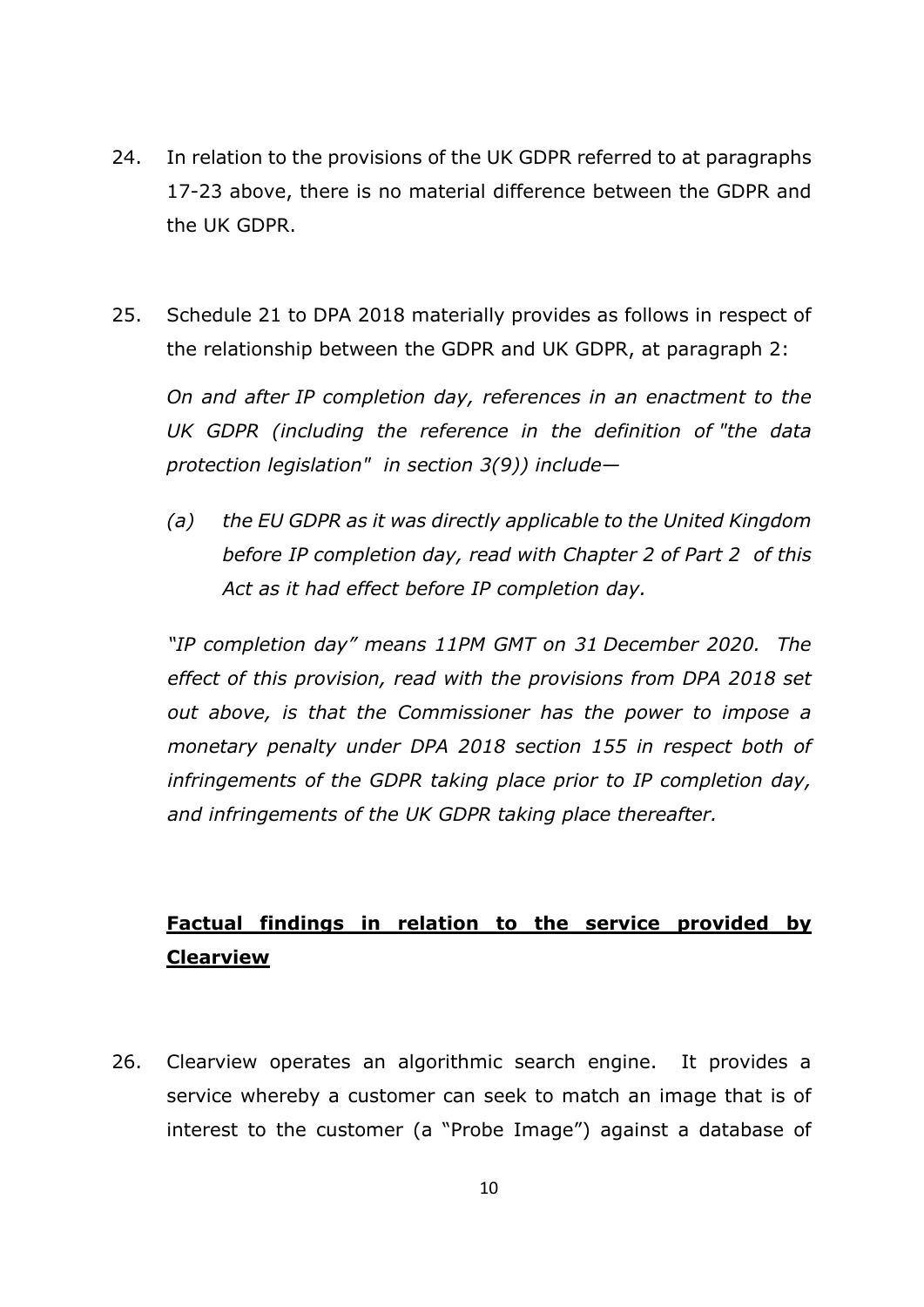images, metadata and URLs held by Clearview (the "Clearview Database").

- 27. The service provided by Clearview operates in the following way. The customer provides Clearview with a Probe Image. Clearview compares the Probe Image with the Clearview Database and provides its customer with an indexed list of images from the Clearview Database that have similar characteristics with the Probe Image: this list consists of a set of thumbnail search results, with a link in each case to the URL where the image appears online. So that it can compare the Probe Image with the images in the Clearview Database, Clearview derives a set of facial vectors from the Probe Image ("the Probe Vectors"); when a search of the Clearview Database is carried out, the Probe Vectors are compared against facial vectors drawn from the images in the Clearview Database ("the Database Vectors").
- 28. The customer's purpose in using the Clearview service is to be able to identify the individual who appears in the Probe Image, and/or to find out more about that individual. For instance, the Probe Image may be of a suspect in a criminal investigation, or may show an individual taking part in what appears to be criminal activity. Clearview does not provide its customer with any opinions as to the identity, or attributes, of the individual shown in the Probe Image. Rather, Clearview provides a set of search results showing images from the Clearview Database that have similar characteristics to the Probe Image (as determined by comparing the Probe Vectors and the Database Vectors). Once the search results have been provided, it is for the customer to examine the URLs for those images. By doing so, the customer may discover information as to matters such as the identity, attributes, location, movements and behaviour of the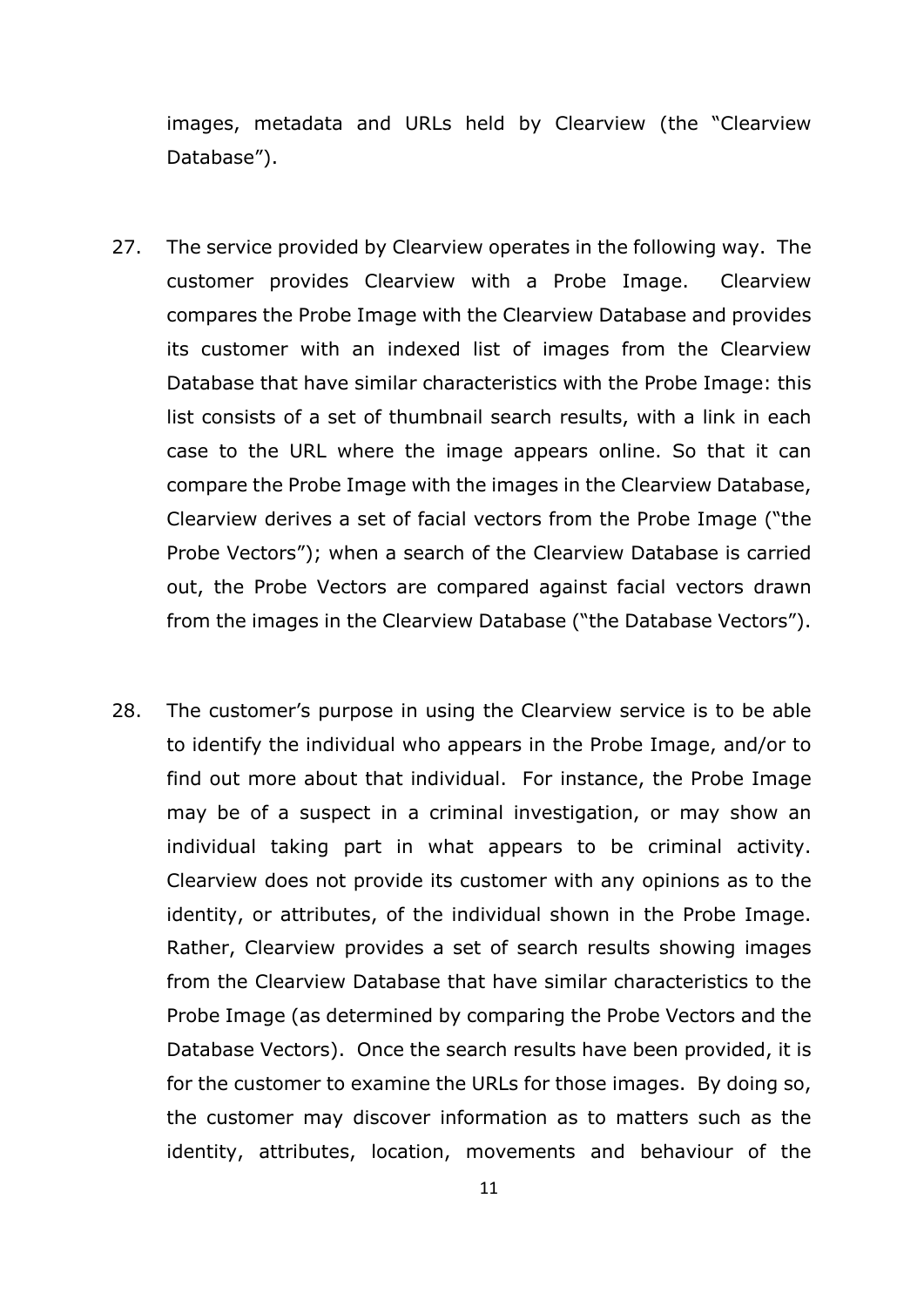individuals whose images are included in the Probe Image and/or in the search results.

- 29. The Commissioner understands that the images, metadata and URLs in the Clearview Database have been obtained (or "scraped") from the public-facing internet worldwide (including from social media websites).
- 30. Further, the Commissioner understands that Clearview takes no steps to exclude images of UK residents, or images showing their behaviour in the UK, from the Clearview Database.
- 31. Clearview's web page currently indicates that the Clearview Database holds over 10 billion images (having previously given a figure of 3 billion images). Recent media coverage has indicated that the database now holds some 20 billion images<sup>1</sup>. It is apparent from this material that the number of images on the Clearview Database has been increasing, and continues to increase. There is nothing in the Representations to suggest otherwise.
- 32. Clearview has not informed the Commissioner as to the number of images of UK residents that it holds. In an enquiry response to the Commissioner dated 21 July 2020 Clearview expressly stated that it was unable to provide the Commissioner with this information.

<span id="page-11-0"></span><sup>&</sup>lt;sup>1</sup> See the recent interview with Clearview's co-founder featured on the BBC news website on 20 April 2022:<https://www.bbc.co.uk/news/av/world-us-canada-61123510>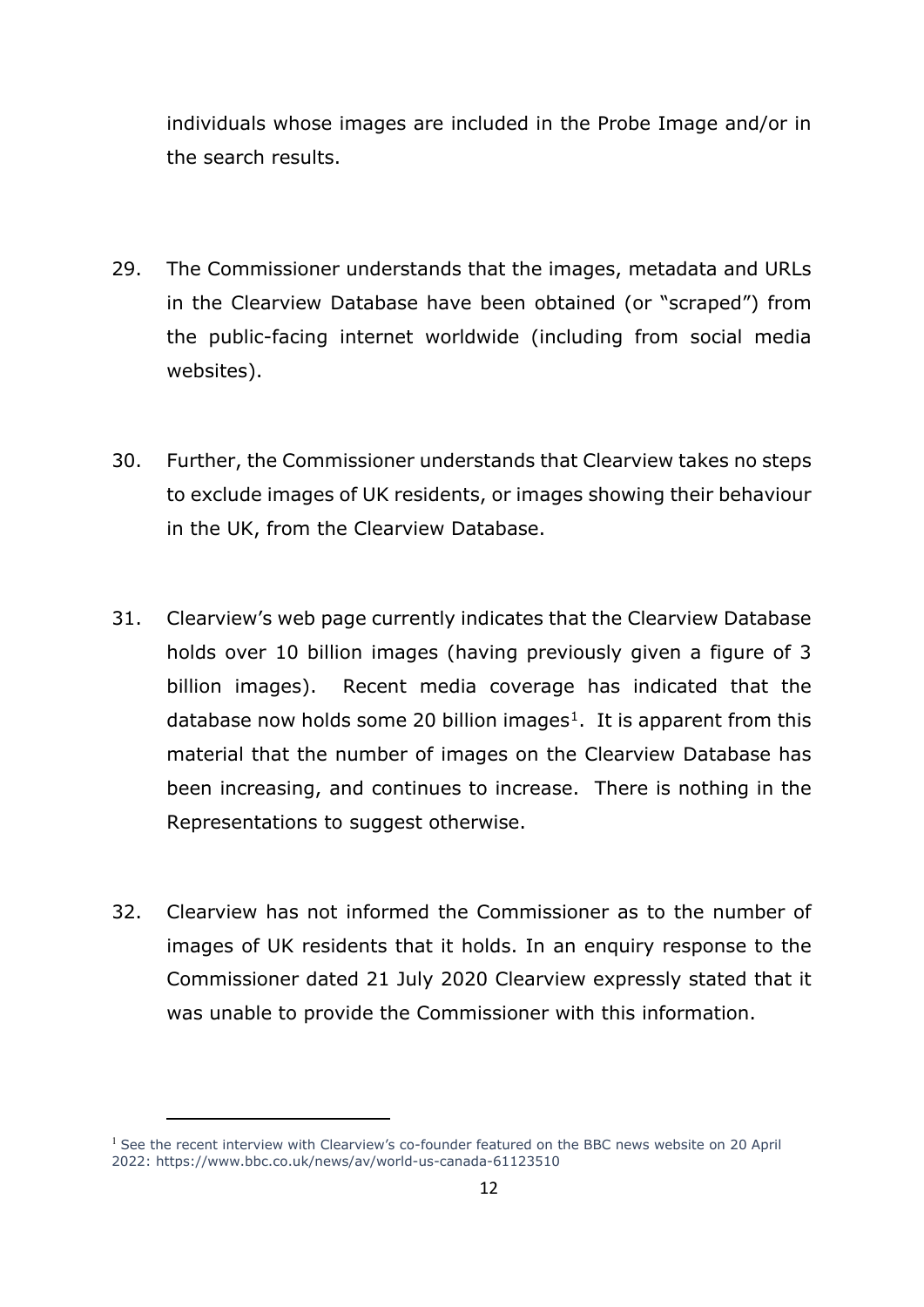- 33. The Clearview service has previously been used on a trial basis by customers established in the UK (the Commissioner refers to this as "the UK Test Phase"). The Commissioner understands that at least 5 UK law enforcement organisations used the service during the UK Test Phase, and that some of them returned matches for individuals of interest to them. The Commissioner also understands that a total of about 721 searches using Probe Images were carried out by 5 different UK law enforcement agencies during the UK Test Phase. Some of these were duplicate searches (i.e. more than one search was carried out in respect of the same individual), but the total number of searches carried out gives some indication as to the number of UK individuals included in the searches.
- 34. The fact that the UK Test Phase was carried out at all, in itself indicates that the images of a very substantial number of UK residents must have been included on the Clearview Database at that time; otherwise, there would have been no point in Clearview carrying out the UK Test Phase, since there would have been little prospect that Probe Images submitted by UK law enforcement agencies would have matched any of the images on the Clearview Database. Further, in a number of cases the Clearview Database returned matches for Probe Images submitted during the UK Test Phase; this likewise indicates that the images of a very substantial number of UK residents were at that time held on the UK database.
- 35. The UK Test Phase was completed before the end of the transition period associated with the withdrawal of the United Kingdom from the European Union. The Commissioner is satisfied on a balance of probabilities that Clearview is not currently offering services to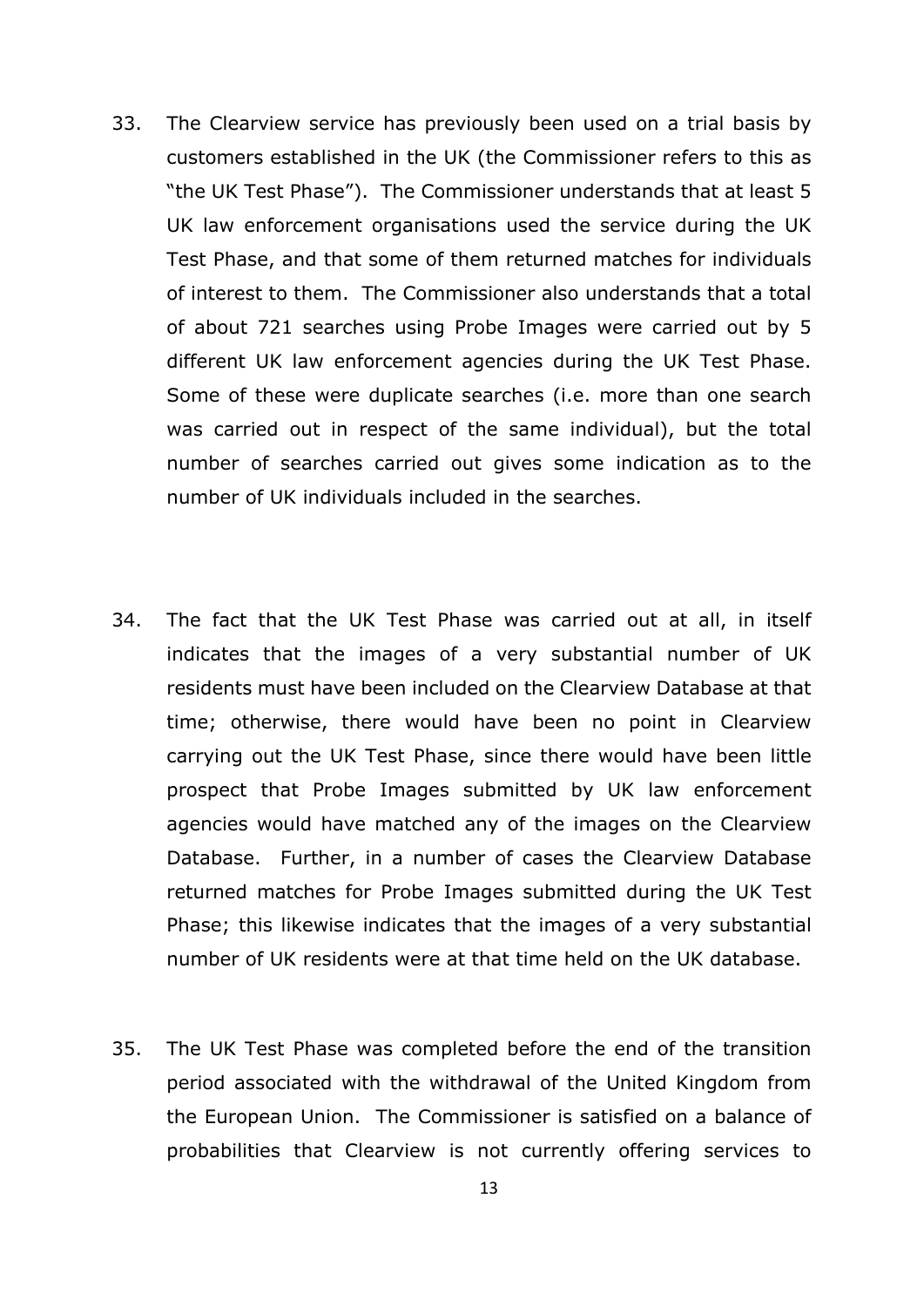customers established in the UK (whether in the law enforcement sector or otherwise). There is however no indication whatsoever that Clearview has taken any steps since the end of the UK Test Phase to reduce the number of images of UK residents that are held on the Clearview Database. There is no suggestion whatsoever in the Representations that Clearview has taken any such steps. On the contrary, it is apparent – from the figures referred to at paragraph 31 above – that the number of images held on the Clearview Database has continued to increase.

- 36. Even leaving aside the matters set out above in relation to UK Test Phase it is in any event inevitable that images of a very substantial number of UK residents (including images of their behaviour in the UK) will be included on the Clearview Database, given that: (a) the Clearview Database now includes 10 billion images, or more; (b) no steps are taken to exclude images of UK residents (or images of their behaviour in the UK) from the Clearview Database; and (c) there is extensive internet and social media usage within the UK. By way of illustration of point (c):
	- The Office for National Statistics (ONS) estimates that in early 2020 96% of households in Great Britain had internet access; and
	- In its "Online Nation" report of 2020, OFCOM estimated that social media and messaging sites reached 98% of the UK adult digital population and that on average individuals aged 18 or over spent 49 minutes per person per day on social media sites.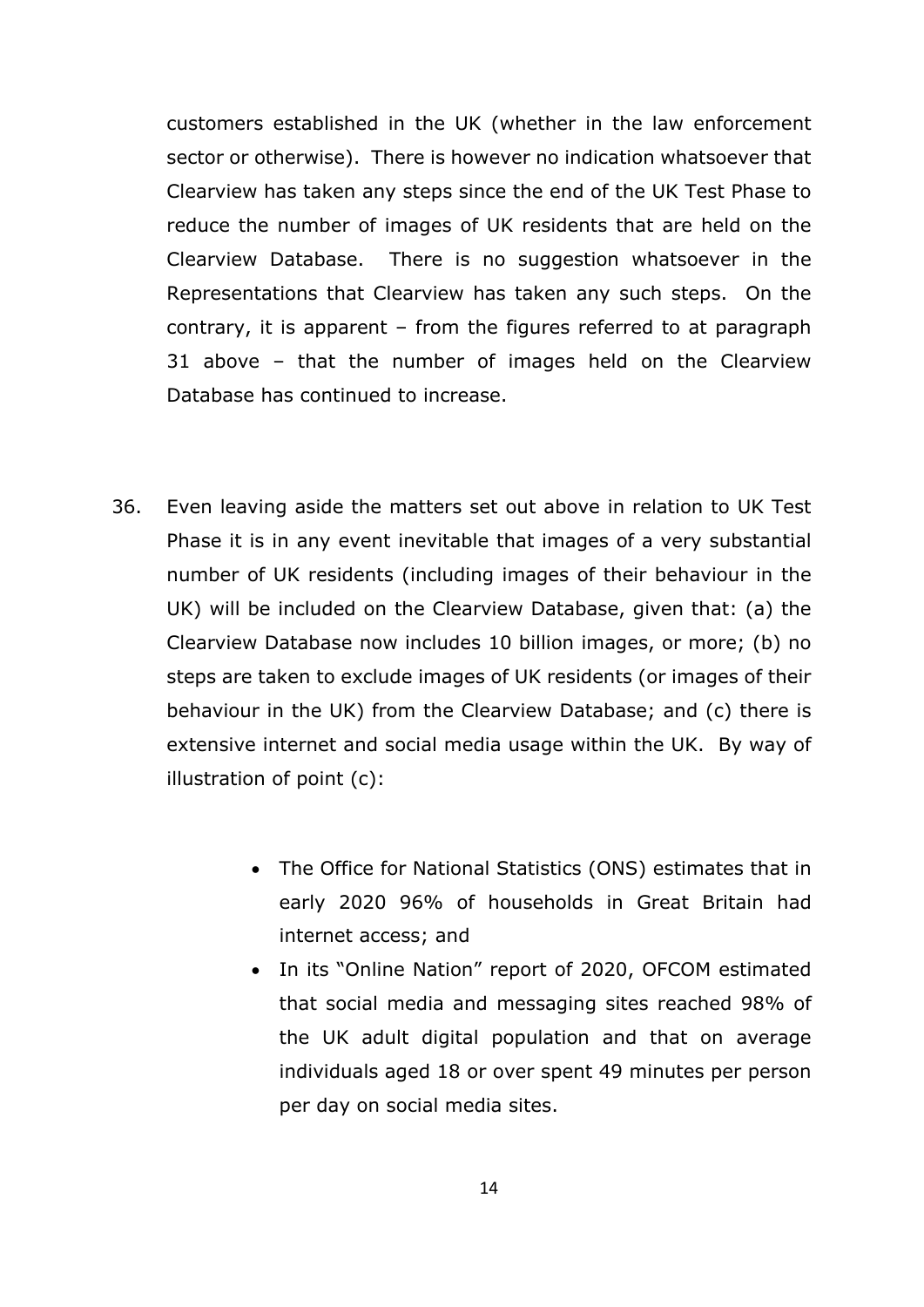37. Clearview continues to offer and provide its services to customers not established in the UK. It follows that Clearview: (a) continues to compare Probe Images of UK residents against the Clearview Database, when such Probe Images are submitted by its customers; and (b) continues to compare images of UK residents held in the Clearview Database, with Probe Images submitted by its customers. The operation of the Clearview service therefore continues to have a significant impact on UK residents, notwithstanding that Clearview does not currently offer its services to UK customers.

### **Clearview processes the personal data of substantial numbers of UK residents, and does so as a controller**

## *Clearview processes the personal data of substantial numbers of UK residents*

- 38. The images, metadata and URLs that are held in the Clearview Database constitute personal data. In particular: (a) an image of an identifiable individual, held in the Clearview Database, would constitute personal data about that individual; and (b) any metadata and URLs associated with such an image would likewise constitute personal data about the individual in question. Further, the Database Vectors derived from any such images would constitute special category data within the meaning of Article 9(1) GDPR and UK GDPR (since the Database Vectors would constitute biometric data falling within Article 9(1)).
- 39. By obtaining images from the public facing internet, holding them on the Clearview Database, and generating the Database Vectors from them, Clearview processes personal data (including special category data).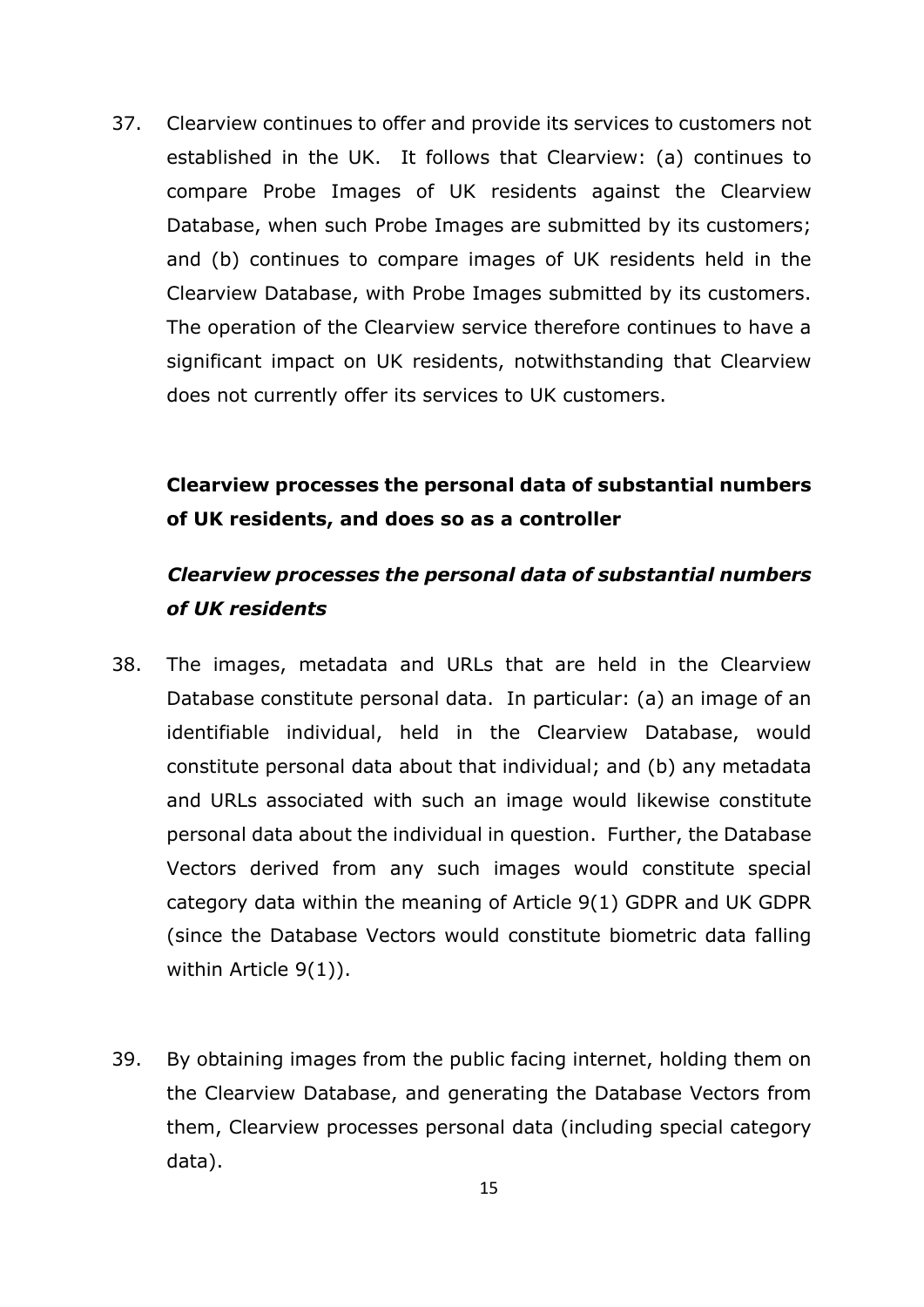- 40. Likewise, a Probe Image constitutes personal data about the individual shown in that image, and the Probe Vectors derived from the Probe Image would constitute special category data (as they are biometric data falling within Article 9(1)).
- 41. When Clearview seeks to match a Probe Image against the Clearview Database, Clearview thereby processes: (a) the personal data in the Probe Image (including the special category data consisting of the Probe Vectors); and (b) personal data in the Clearview Database (including the special category data consisting of the Database Vectors), i.e. the personal data contained in or associated with any images in the Clearview Database that are compared against or matched with the Probe Image.
- 42. Given the factual findings set out at paragraphs 26 37 above, Clearview's processing of personal data has included and continues to include the processing of the personal data of a very substantial number of UK residents.
- 43. The processing of such personal data about UK residents will inevitably include the processing of personal data about their behaviour in the UK.
	- Images scraped from the public facing internet will include (or will in some cases be derived from) images showing individuals engaged in specific activities (i.e. images that are disclosive of information about the individual's behaviour). There is no suggestion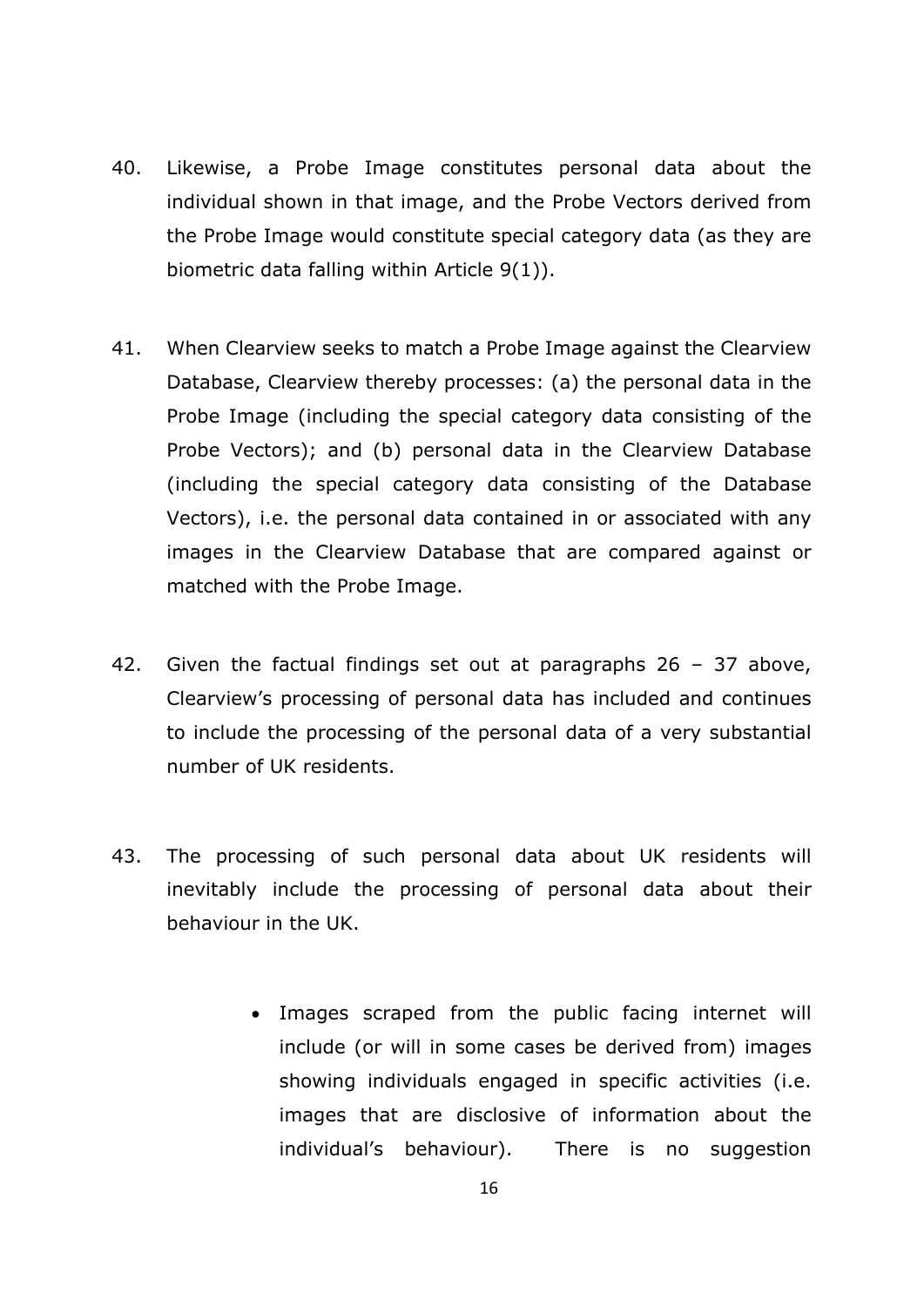whatsoever that Clearview seeks to exclude images of this nature from the Clearview Database.

- Given the nature of the service provided by Clearview, and the purposes for which that service is used by Clearview's customers, Probe Images will inevitably include (or will in some cases be derived from) images that show individuals engaged in particular activities (i.e. images that are disclosive of information about the individual's behaviour).
- Images that are disclosive of information about a UK resident's behaviour are more likely than not to relate to their behaviour *in the UK* (since such individuals are likely to spend substantially more of their time in the UK than overseas).

### *Clearview processes personal data as a controller*

44. The Commissioner considers that the processing of personal data by Clearview (as set out above) can be divided into two overarching types of processing: "Activity 1 Processing" and "Activity 2 Processing". For the reasons set out below, the Commissioner considers that Clearview is and at all material times has been: (a) sole controller in relation to Activity 1 Processing; and (b) a controller (along with its customer) in relation to Activity 2 Processing.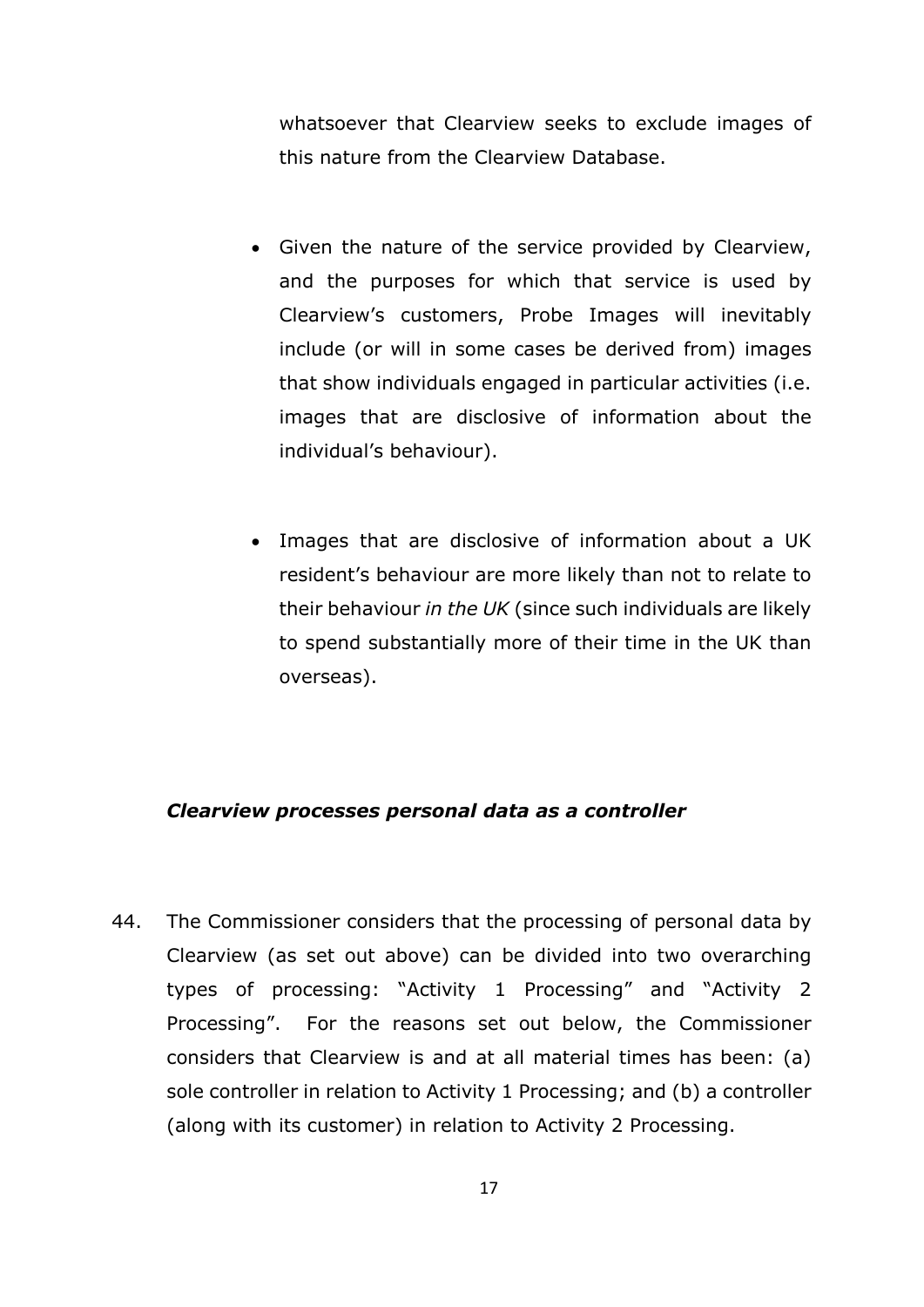- 45. Activity 1 Processing consists of Clearview's creation, development and maintenance of the Clearview Database.
- 46. As set out above, Activity 1 Processing involves the processing by Clearview of personal data consisting of the images of identifiable individuals (and metadata and URLs associated with those images) together with Database Vectors derived from those images. Clearview processes such data both by obtaining it (that is, by scraping it from the public-facing internet) and by holding it on the Clearview Database. This processing is carried out by Clearview at its own instigation, in order to be able to offer a service to its customers. The Commissioner understands that Clearview's customers are not involved in any way in the scraping of data by Clearview or in the construction of the Clearview Database. For instance, Clearview's customers do not give it instructions, or express preferences, as to the types of images that should be represented in the Clearview Database. The techniques and technology that are used in order to create the Clearview Database are entirely for Clearview to determine.
- 47. It follows from the above that Clearview is *sole data controller* in relation to Activity 1 Processing.
- 48. Activity 2 Processing consists of Clearview's processing of Probe Images submitted to Clearview by its customers, and the provision by Clearview to its customers of search results in relation to those Probe Images. This processing takes place when Clearview receives a Probe Image from a customer, and compares it with the Clearview Database (by comparing the Probe Vectors derived from the Probe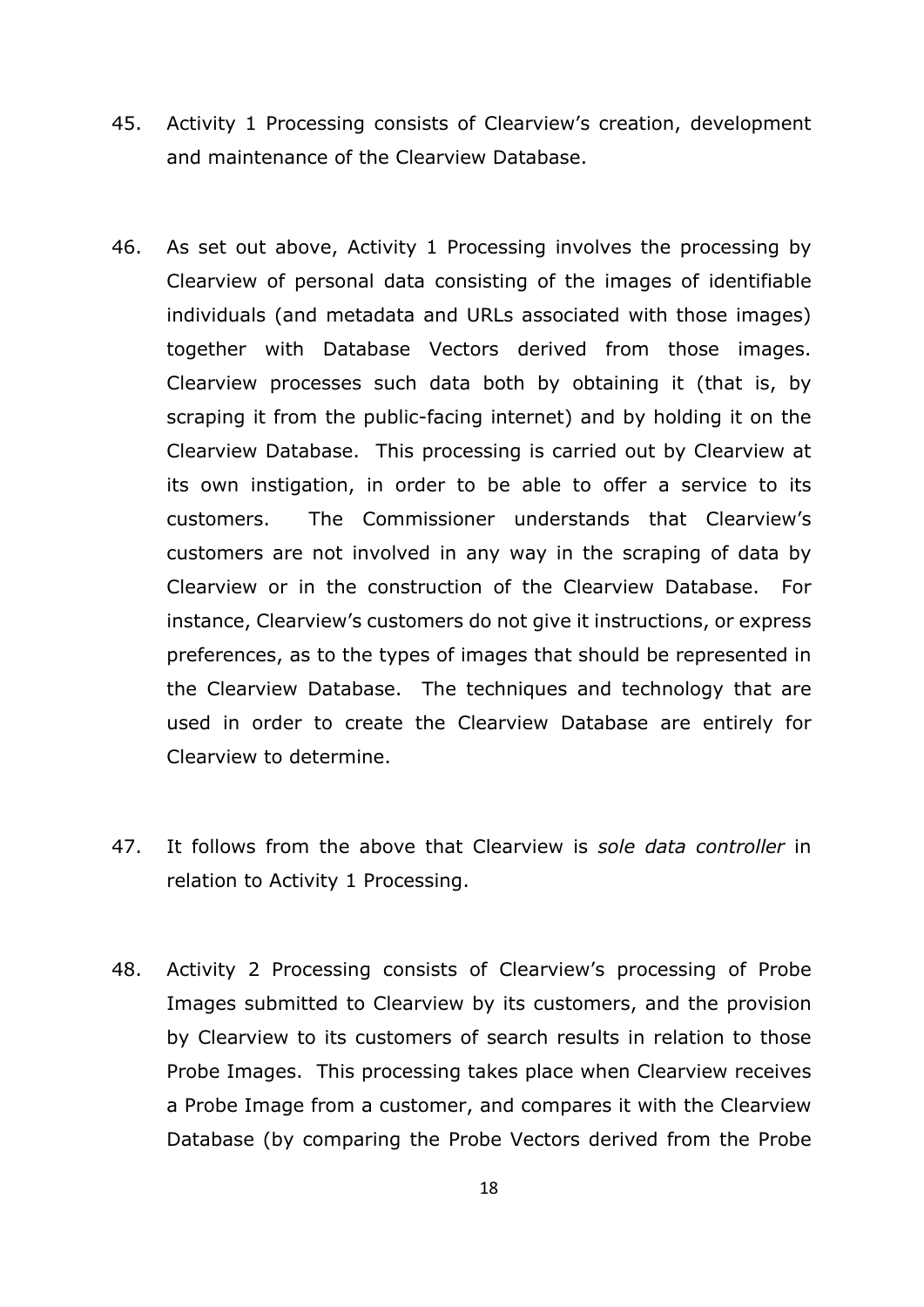Image with the Database Vectors derived from the Database Images) in order to generate a list of results for the customer.

- 49. In more detail, Clearview's Activity 2 processing consists of:
	- The matching of the Probe Image against the Clearview Database. This constitutes processing of: (i) the personal data contained in the Probe Image; and (ii) the personal data of *all* of those whose images are contained in the Clearview Database ( since all of those individuals are being considered as potential matches for the Probe Image); and (iii) in particular, the personal data of any individuals whose images are identified as potential matches for the Probe Image.
	- The provision of search results to the customer. This constitutes processing of: (i) the personal data contained in the Probe Image; and (ii) the personal data contained in or associated with any images that are identified as potential matches for the Probe Image and that are therefore included in the search results provided to the customer.

50. In relation to its Activity 2 Processing, Clearview is in each case a controller (as is the customer that submitted the Probe Image in question). This is for the following reasons.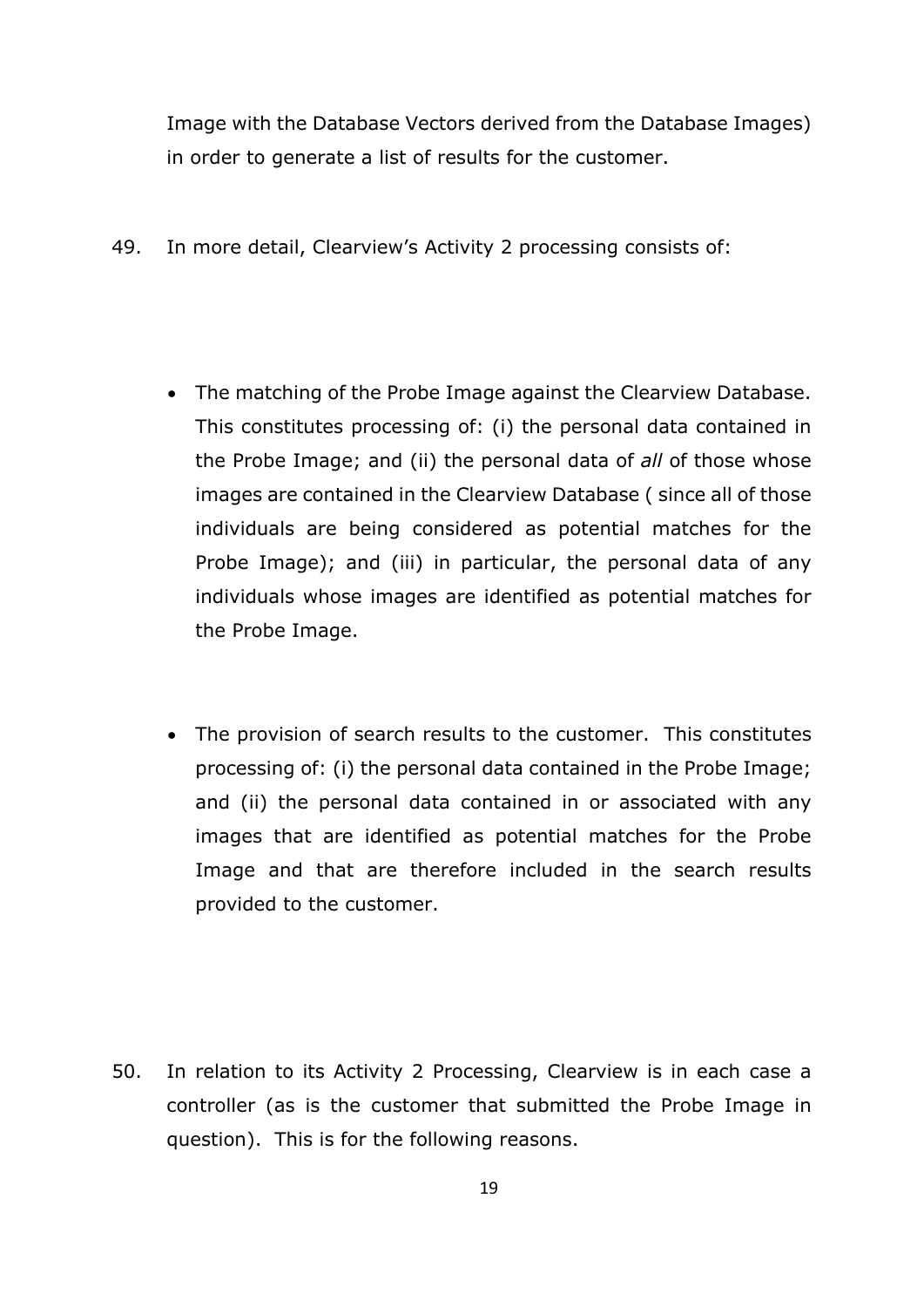- The Clearview service is not made generally available, but is only offered to specific types of customer (such as law enforcement organisations). The service will be made available only where the purposes for which the customer wishes to submit Probe Images, are consistent with the purposes for which Clearview is willing to make its service available. It follows that the customer and Clearview are each involved in determining the purposes for which personal data is processed in the context of Activity 2.
- Likewise, the customer and Clearview are each involved in determining the means of processing: the service offered by Clearview is designed and created by Clearview, but it is the customer that chooses to use that service.

It follows from the above that Clearview is a controller (along with its customer) in respect of Activity 2 Processing.

## **Clearview's processing of the personal data of UK residents comes within the scope of the GDPR and UK GDPR**

51. The Commissioner has considered carefully whether Clearview's processing of personal data comes within the scope of the GDPR and UK GDPR, and hence whether it comes within the jurisdiction of the Commissioner.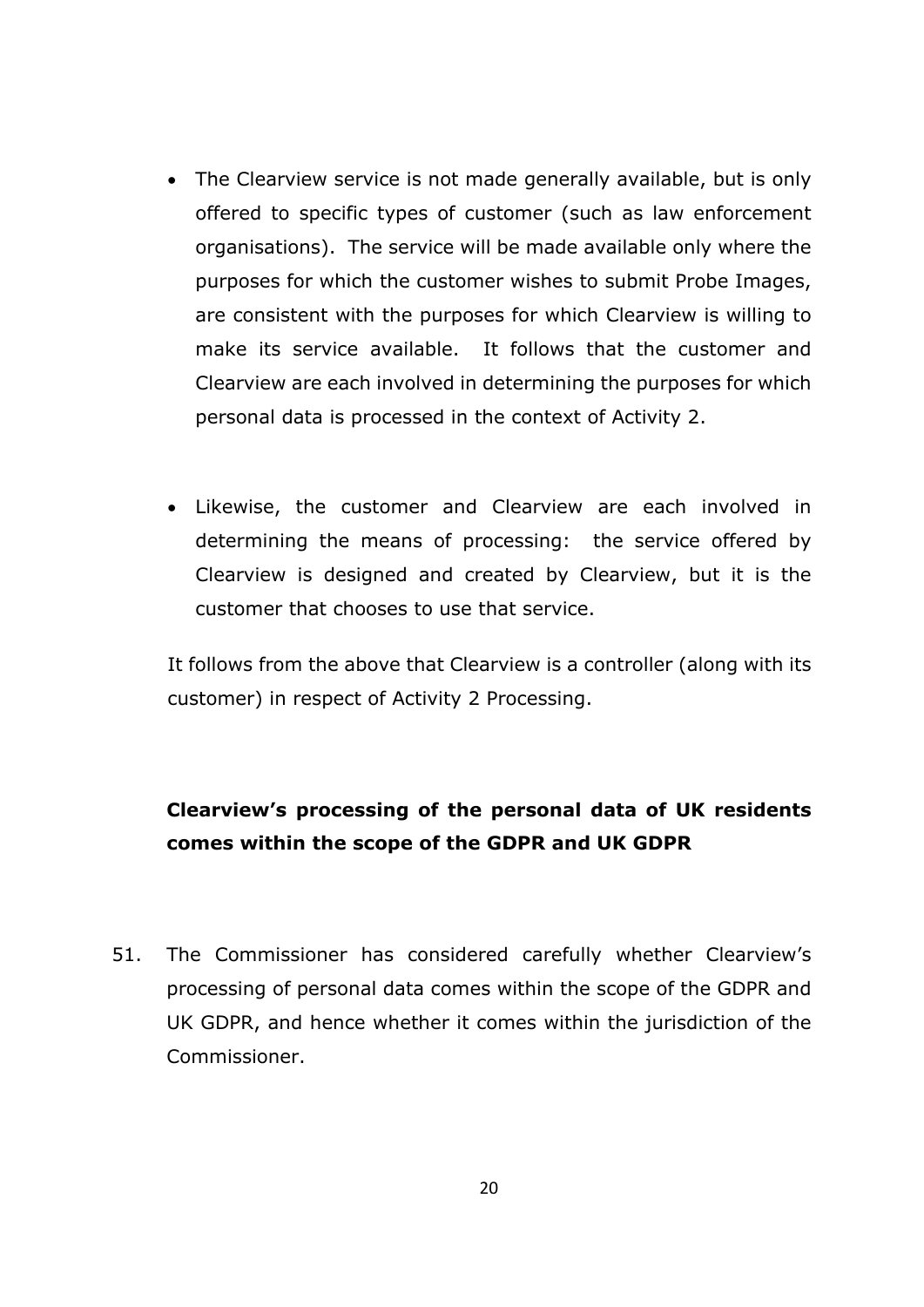- 52. In this respect, the Commissioner has had regard to the extensive submissions in the Representations to the effect that the Commissioner lacks jurisdiction over Clearview's processing: see paragraph 8 of the Representations (summarising Clearview's case in this regard), and paragraphs 47-91 of the Representations (setting out the case in detail). The Commissioner does not accept that he lacks jurisdiction.
- 53. The Commissioner considers that Clearview' s processing (that is, both its Activity 1 and Activity 2 processing) comes within Article 3(2)(b) GDPR and UK GDPR, as follows.
	- (1) Both Activity 1 and Activity 2 processing by Clearview of the personal data of data subjects resident in the UK, taking place prior to the end of the Brexit implementation period, came within Article 3(2)(b) GDPR.
	- (2) Both Activity 1 and Activity 2 processing by Clearview of the personal data of data subjects resident in the UK, taking place after the end of the Brexit implementation period, came within (and continue to come within) Article 3(2)(b) UK GDPR.
- 54. *First*, Clearview's Activity 1 Processing of the personal data of data subjects resident in the UK, and taking place prior to the end of the Brexit implementation period, came within Article 3(2)(b) GDPR, since that processing related to the monitoring of the behaviour of UK data subjects taking place within the UK. This is for the following reasons.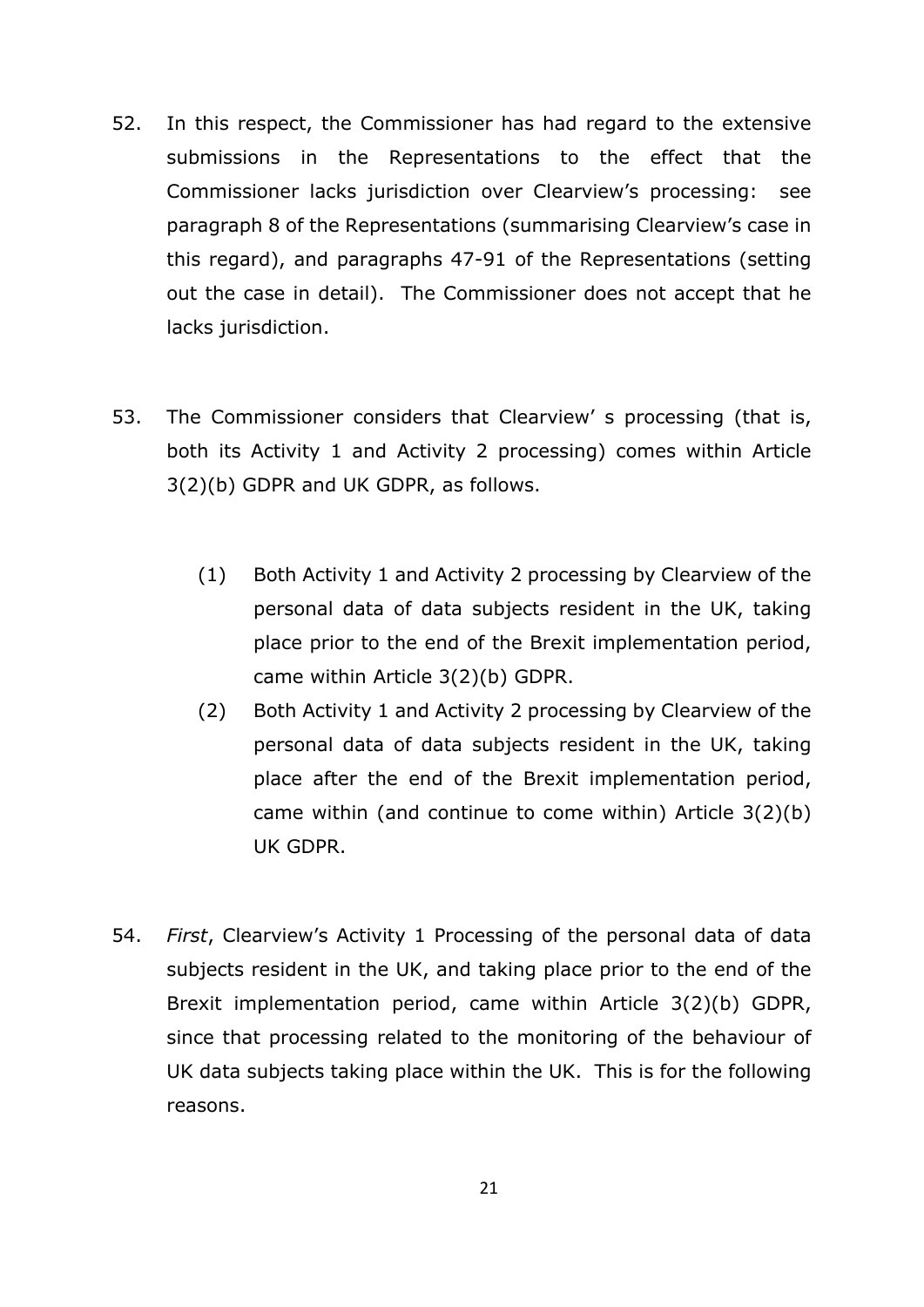- (1) As explained above, the purpose of Clearview's Activity 1 Processing is to enable Clearview to provide a service to its customers, by enabling those customers to match Probe Images with the images on the Clearview Database.
- (2) By seeking to match Probe Images in this way, customers are "monitoring" the behaviour of those who appear in the Probe Images. They are seeking to identify and/or to find out more about the individuals who appear in the Probe Images. Those individuals are likely to be of interest to law enforcement because of their behaviour or suspected behaviour; i.e they may be criminal suspects, and/or the Probe Image itself may show them as engaged in apparent criminal activity.
- (3) Customers are likewise monitoring the behaviour of the individuals whose images appear on the Clearview Database, where those individuals are identified as a potential match for the Probe Image. By considering the search results from the Clearview Database, and/or by considering those search results in conjunction with the Probe Image, customers may be able to ascertain information about a particular individual's behaviour, not only at a particular point of time, but extending over a period of time. Obtaining or seeking to obtain information of this nature would constitute monitoring.
- (4) By reason of the factual findings set out at paragraphs 26- 37 above, it is inevitable that a substantial number of those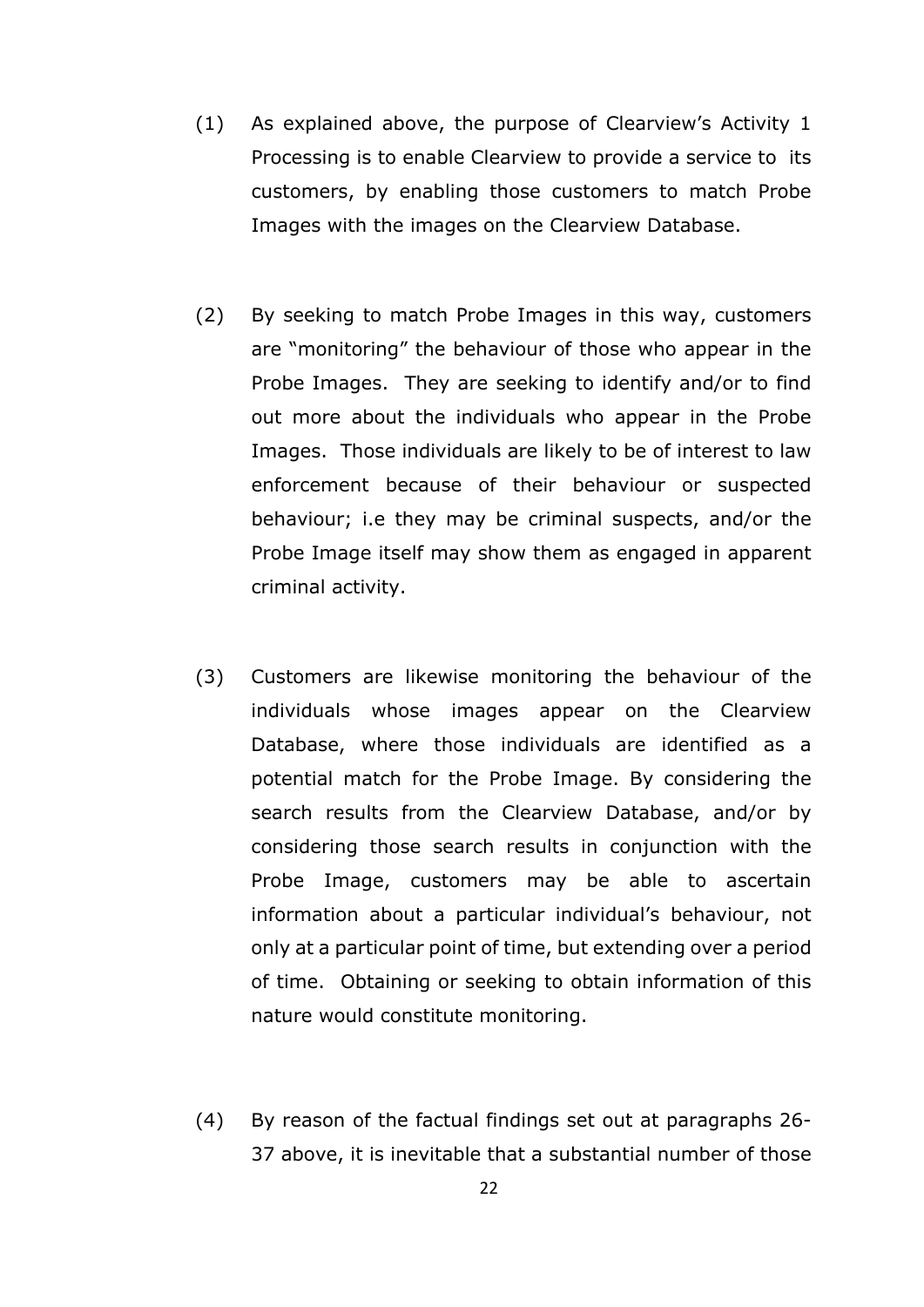whose behaviour is monitored in this way by Clearview's customers will be data subjects resident in the UK.

- (5) Just as Clearview takes no steps to exclude data subjects *resident* in the UK from the Clearview Database, so likewise it takes no steps to exclude images of the *behaviour* of such data subjects in the UK from the Clearview Database. Hence it is inevitable, not merely that Clearview's customers will monitor the behaviour of a substantial number of UK data subjects, but that they will monitor the behaviour *in the UK* of a substantial number of such data subjects. The Commissioner relies in this regard on the matters set out at paragraphs 26-37 above.
- (6) Clearview's Activity 1 Processing is *related to* the monitoring that is carried out by Clearview's customers as described above. Such monitoring by Clearview's customers could not take place without Clearview's Activity 1 Processing. Indeed, the very purpose of Clearview's Activity 1 Processing is to enable Clearview to provide its image matching service to its customers, thereby enabling the monitoring carried out by Clearview's customers to take place.
- 55. *Secondly*, Clearview's Activity 2 Processing of the personal data of data subjects resident in the UK, and taking place prior to the end of the Brexit implementation period, came within Article 3(2)(b) GDPR. This was the case, regardless of whether or not such processing took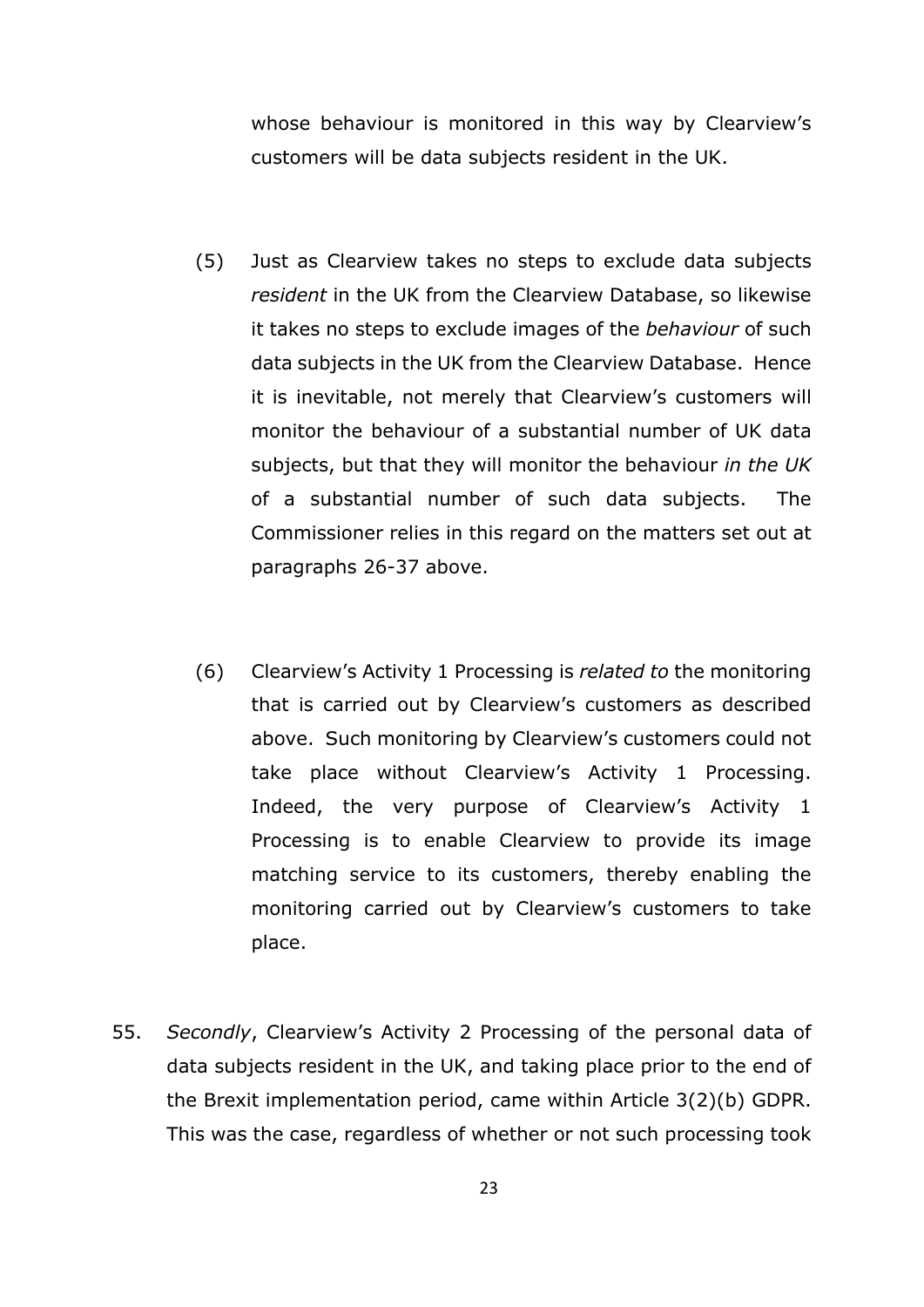place in the course of providing services to a Clearview customer established in the UK.

- (1) Clearview's Activity 2 processing consists of the matching of the Probe Image against the Clearview Database, and the provision of search results by Clearview to its customer.
- (2) By seeking to match Probe Images against the images in the Clearview Database, Clearview's customers are monitoring the behaviour of UK residents in the UK. Paragraphs 54(2)-(5) above are repeated.
- (3) Clearview's Activity 2 processing is *related* to the monitoring that is carried out by Clearview's customers as described above. The very purpose of Clearview's Activity 2 processing is to provide Clearview's image matching service to its customers, thereby enabling the monitoring carried out by Clearview's customers to take place.
- (4) Without prejudice to the generality of the points made above, Clearview's Activity 2 processing in connection with the UK Test Phase came within Article 3(2)(b) UK GDPR. It is highly likely that a significant number of Probe Images submitted by UK law enforcement agencies during the UK Test Phase would have related to UK residents, and to the behaviour of UK residents in the UK.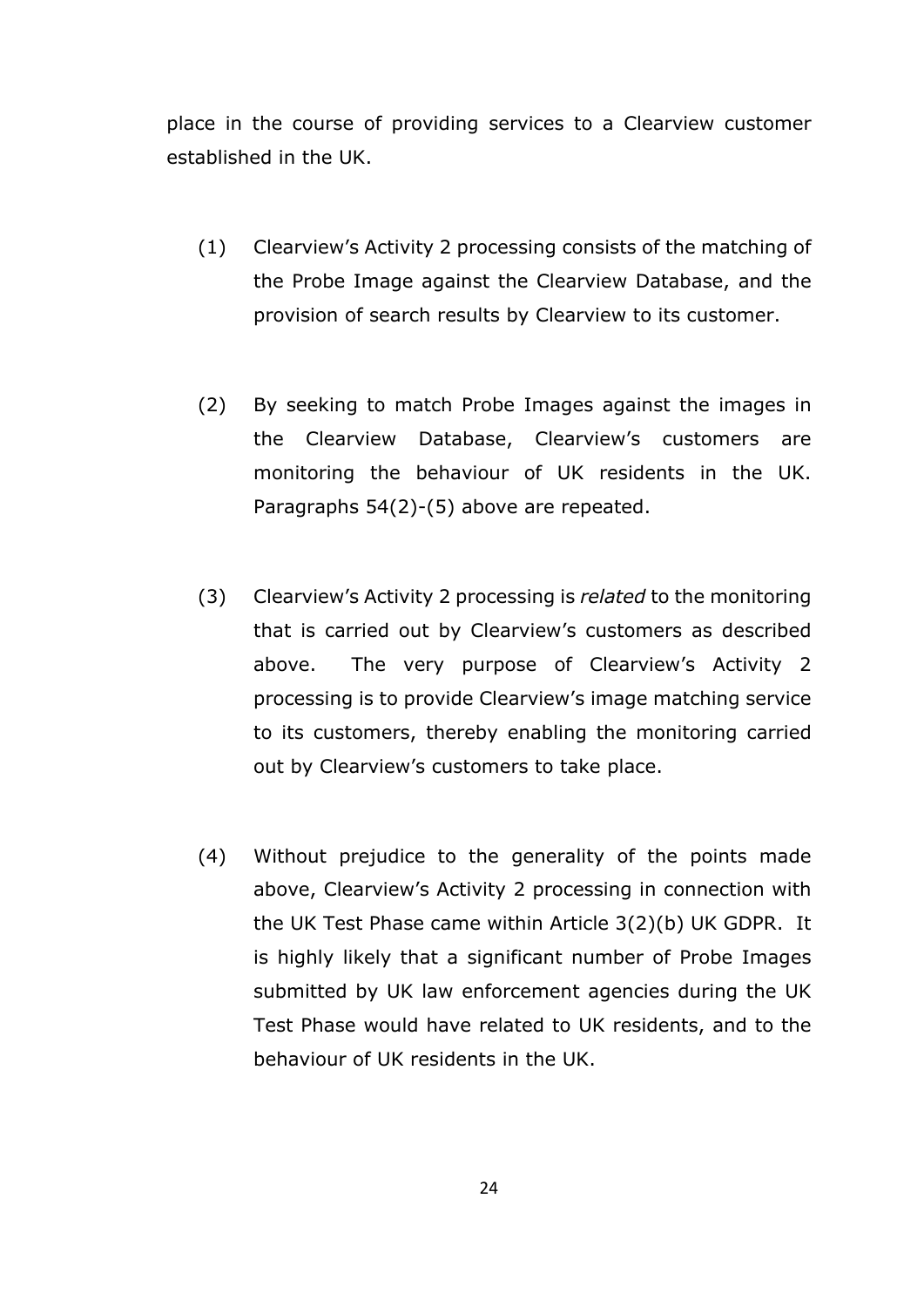- 56. *Thirdly*, Activity 1 Processing of the personal data of data subjects resident in the UK, and taking place after the end of the Brexit implementation period, comes within Article 3(2)(b) UK GDPR.
- 57. The Commissioner understands that such Activity 1 Processing has continued after the end of the Brexit implementation period, and is still continuing. This is so, regardless of the fact that the UK Test Phase was completed before the end of the Brexit implementation period. Clearview continues: (a) to hold the personal data of data subjects resident in the UK on the Clearview Database; and (b) to collect the personal data of such data subjects and to add it to the Clearview Database. Such processing comes within Article 3(2)(b) UK GDPR: the same reasoning as is set out at paragraph 54 above would apply in respect of such processing.
- 58. *Fourthly*, Activity 2 Processing of the personal data of data subjects resident in the UK, and taking place after the end of the Brexit implementation period, comes within Article 3(2)(b) UK GDPR.
- 59. The Commissioner understands that such Activity 2 Processing has continued after the end of the Brexit implementation period, and is still continuing. Although Clearview has not offered its services to customers established in the UK after the end of the Brexit transition period, it has continued to offer its services to other customers. In so doing, it has processed the personal data of: (a) UK residents whose images have been submitted as Probe Images; and (b) UK residents whose images (and associated data) are held on the Clearview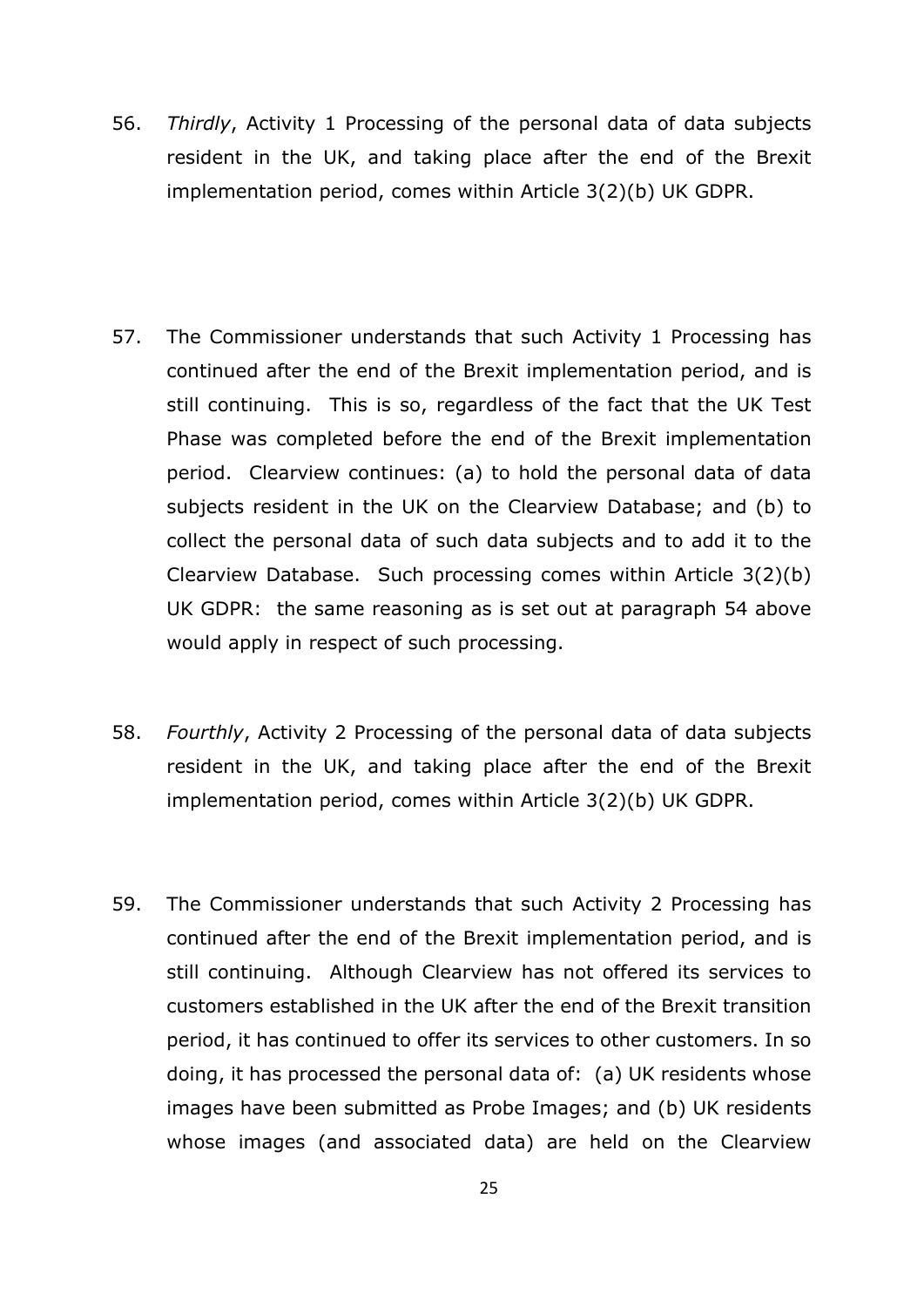Database, including (but not limited to) UK residents whose images have been identified as a potential match for Probe Images. Such processing comes within Article 3(2)(b) UK GDPR: the same reasoning as is set out at paragraph 55(1)-(3) above would apply in respect of such processing.

- 60. The Commissioner notes that the French data protection regulator (CNIL) has taken a similar position, as regards the question whether CNIL has jurisdiction over Clearview's processing, and whether Clearview's processing of the personal data of data subjects in the European Union (and in particular in France) comes within the scope of Article 3(2)(b) GDPR: see CNIL's Decision Number MED 2021-134 of 1st November 2021, issuing an order to comply to Clearview.
- 61. In the Representations, Clearview contends that Article 3(2)(b) GDPR and UK GDPR cannot apply to processing carried out by Clearview, since any "monitoring" of data subjects is carried out not by Clearview but by its customers (see e.g. paragraphs 68-79 of the Representations). The Commissioner does not accept that the application of Article 3(2)(b) is limited in this way, in particular given the very close relationship between (a) the creation and maintenance of the Clearview Database, and the operation of Clearview's services, and (b) the activities of Clearview's customers involving the monitoring of data subjects.
- 62. Clearview also contends that the extra-territorial effect of Article 3(2)(b) GDPR and UK GDPR should be narrowly construed. However, the effect of Clearview's proposed construction is that processing that involves the scraping of personal data from the internet across the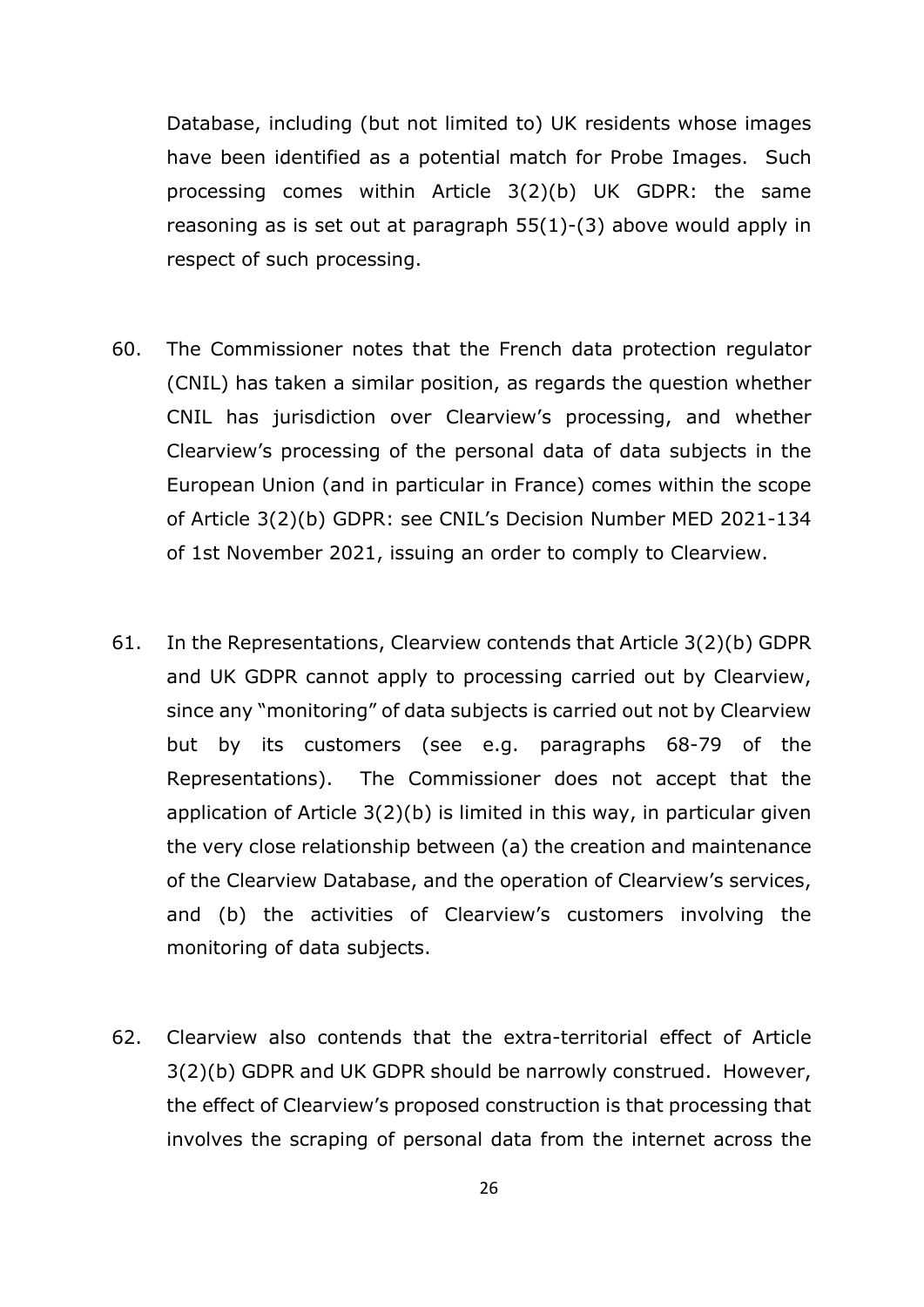entire world falls outside the jurisdiction of the UK regulator (or any EU regulator) *unless* the controller is itself established in the UK or EU). This enables a controller to evade effective regulatory scrutiny for such processing – notwithstanding its potential impact on UK or EU data subjects - by choosing to establish itself in a jurisdiction where the protection for personal data is more limited than that provided by the GDPR or UK GDPR. The Commissioner considers that such a construction is inconsistent with the purposes of the GDPR and UK GDPR, in particular their purpose of providing a high degree of protection to data subjects.

## **Clearview's processing has infringed the GDPR and UK GDPR and continues to infringe the UK GDPR**

- 63. In relation to the processing of personal data falling within the GDPR or UK GDPR, Clearview has infringed the GDPR or UK GDPR, and continues to infringe UK GDPR, in numerous respects as set out below.
- 64. The Commissioner notes that the Representations, while addressing in detail the contention that Clearview's processing falls outside the Commissioner's jurisdiction, do not put forward an alternative case that (if the GDPR and UK GDPR are applicable) Clearview has not been and is not in breach. Evidently (and rightly) Clearview accepts that if the GDPR and UK GDPR are applicable then any contention that it has complied with their provisions would be hopeless.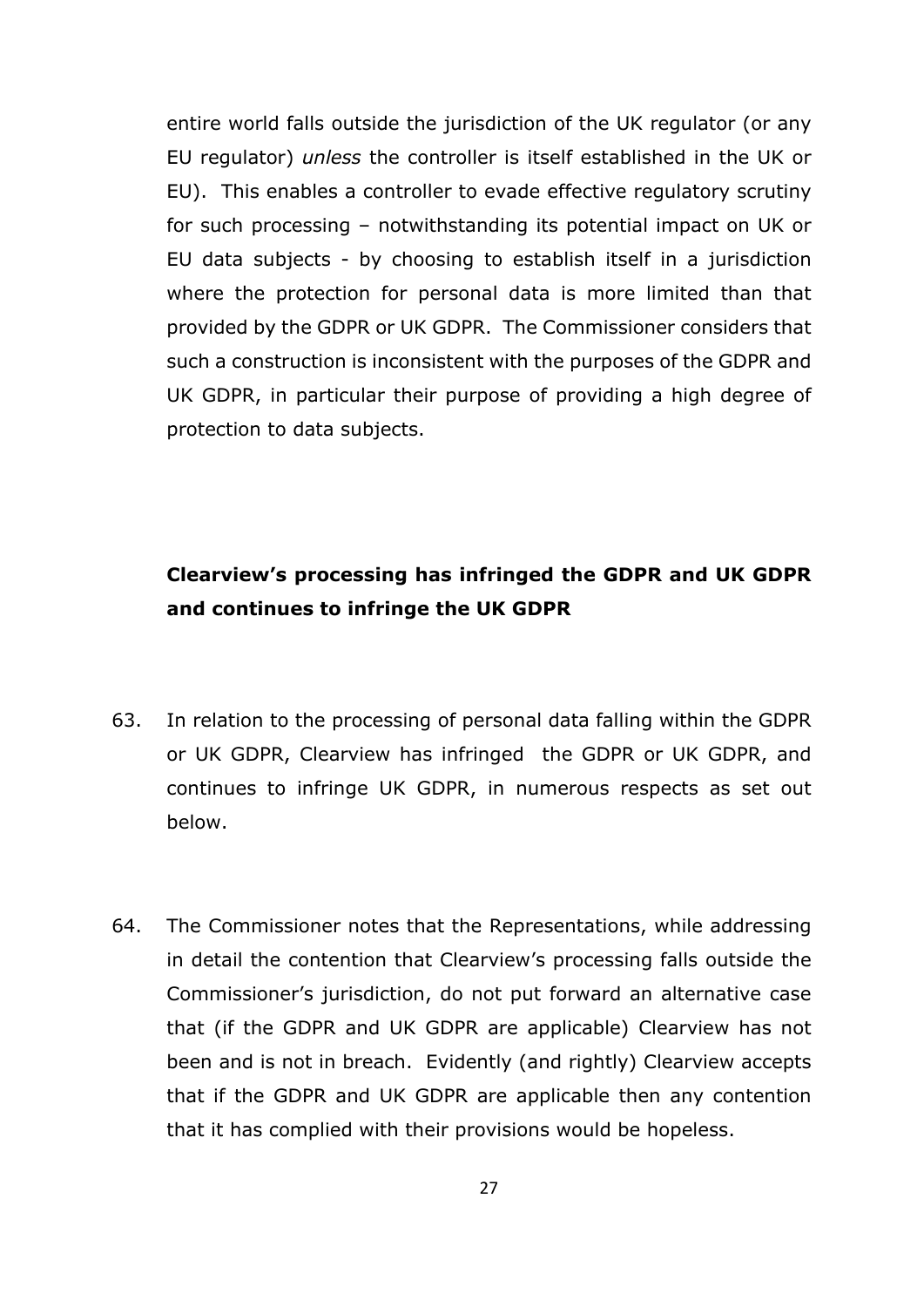65. *First*, the processing in question has infringed Article 5(1)(a) GDPR and UK GDPR, and continues to infringe Article 5(1)(a) UK GDPR. The processing is not, and has not been, fair, lawful, or transparent.

- 66. As to the *fairness* of the processing in question, the processing is unfair given that data subjects are not made aware of the processing and would not reasonably expect their personal data to be processed in this way. Data subjects whose images are made available on the public facing internet would not expect their images to be scraped, added to a worldwide database, and made available to a wide range of customers (including law enforcement customers) for the purpose of matching images on the database against Probe Images.
- 67. To the extent that Clearview suggest that images on the public facing internet have been placed there voluntarily by the individuals who are shown in those images, and can therefore (without any unfairness) be collected and used for any purpose whatsoever, any such suggestion is wholly misconceived. In addition to the general points made above:
	- Vast numbers of images on the public facing internet are placed there, not by the individuals shown in the images, but by third parties.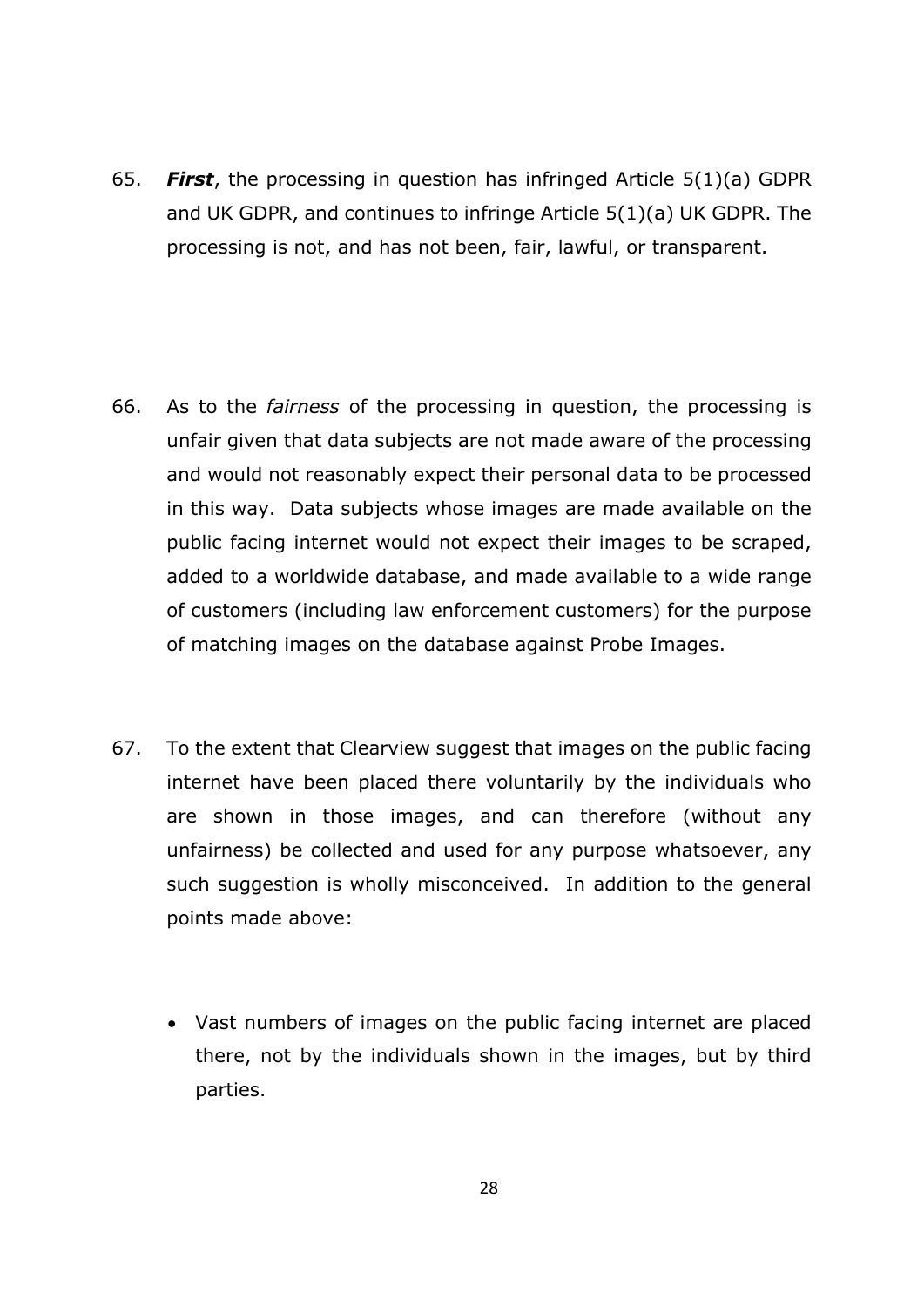- Images placed on the public facing internet may subsequently be made private (e.g. where an individual places an individual on a social media site and subsequently changes their privacy settings). There is no indication whatsoever that Clearview would remove an image from the Clearview Database following such a change of privacy settings.
- 68. As to the *lawfulness* of the processing in question, the processing: (a) does not meet any of the conditions for the lawful processing of personal data in Article 6 GDPR or Article 6 UK GDPR; and (b) does not meet any of the conditions for the lawful processing of special category personal data in Article 9(2) GDPR or Article 9(2) UK GDPR: see further below.
- 69. As to the *transparency* of the processing in question, the processing is not transparent given that: (a) it is and has been invisible to data subjects, since they are not made aware of the processing and would not reasonably expect their personal data to be processed in this way; and (b) Clearview has not and does not comply with the provisions of Article 14 GDPR and UK GDPR in relation to the provision of information to data subjects. Data subjects would not be aware of Clearview's processing unless they happened to come across Clearview's website (which describes the processing in general terms) and/or they happened to read reports about it in the media.
- 70. *Secondly*, the processing is and has infringed Article 5(1)(e) GDPR and UK GDPR. Clearview does not have a data retention policy and hence cannot ensure that personal data is not held for longer than necessary. There is no indication in the Representations as to when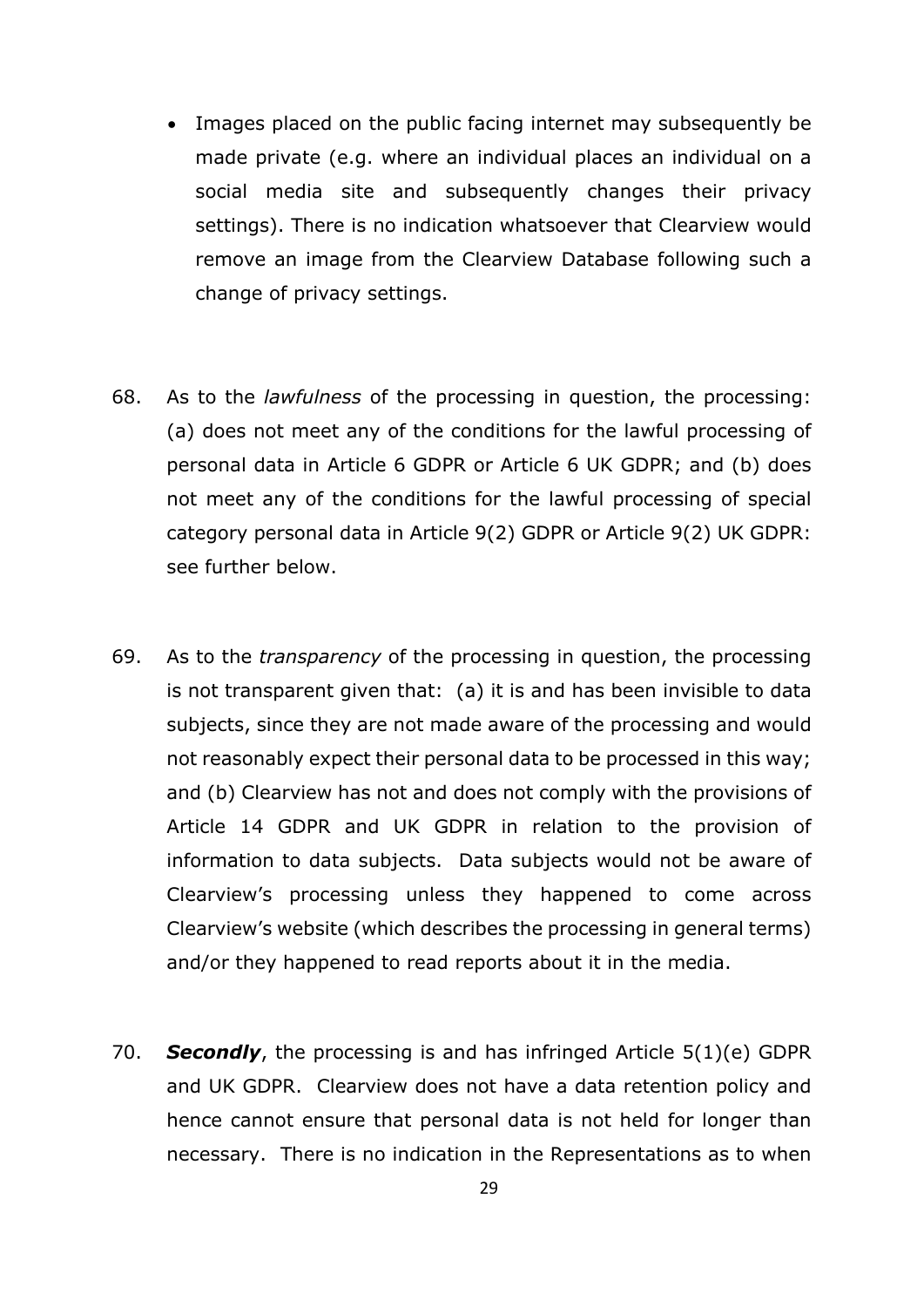(or whether) any images are removed from the Clearview Database. On the contrary, the evidence (as set out above) indicates that the scale of the Clearview Database continues to grow.

71. *Thirdly*, the processing is and has infringed Article 6 GDPR and Article 6 UK GDPR. None of the bases for lawful processing set out therein have been satisfied by Clearview. It is for Clearview to demonstrate that one or more of the bases in Article 6(1) GDPR and UK GDPR is met: see Article 5(2) GDPR and UK GDPR. Clearview has failed to do so. The Representations (rightly) do not attempt to argue that any of the bases in Article 6(1) GDPR or UK GDPR is or has been satisfied.

72. *Fourthly*, the processing infringes, and has infringed, Article 9(1) GDPR and Article 9(1) UK GDPR. The personal data processed by Clearview constitutes "special category data": as set out above, Probe Vectors and Database Vectors constitute biometric data falling within Article 9(1) GDPR and UK GDPR (and the Representations do not suggest otherwise). None of the conditions set out in Article 9(2) GDPR or UK GDPR have been satisfied by Clearview in relation to its processing of special category personal data. It is for Clearview to demonstrate that one or more of the conditions in Article 9(2) GDPR and UK GDPR is met: see Article 5(2) GDPR and UK GDPR. Clearview has failed to do so. The Representations (rightly) do not attempt to argue that any of the bases in Article 9(2) GDPR or UK GDPR is or has been satisfied.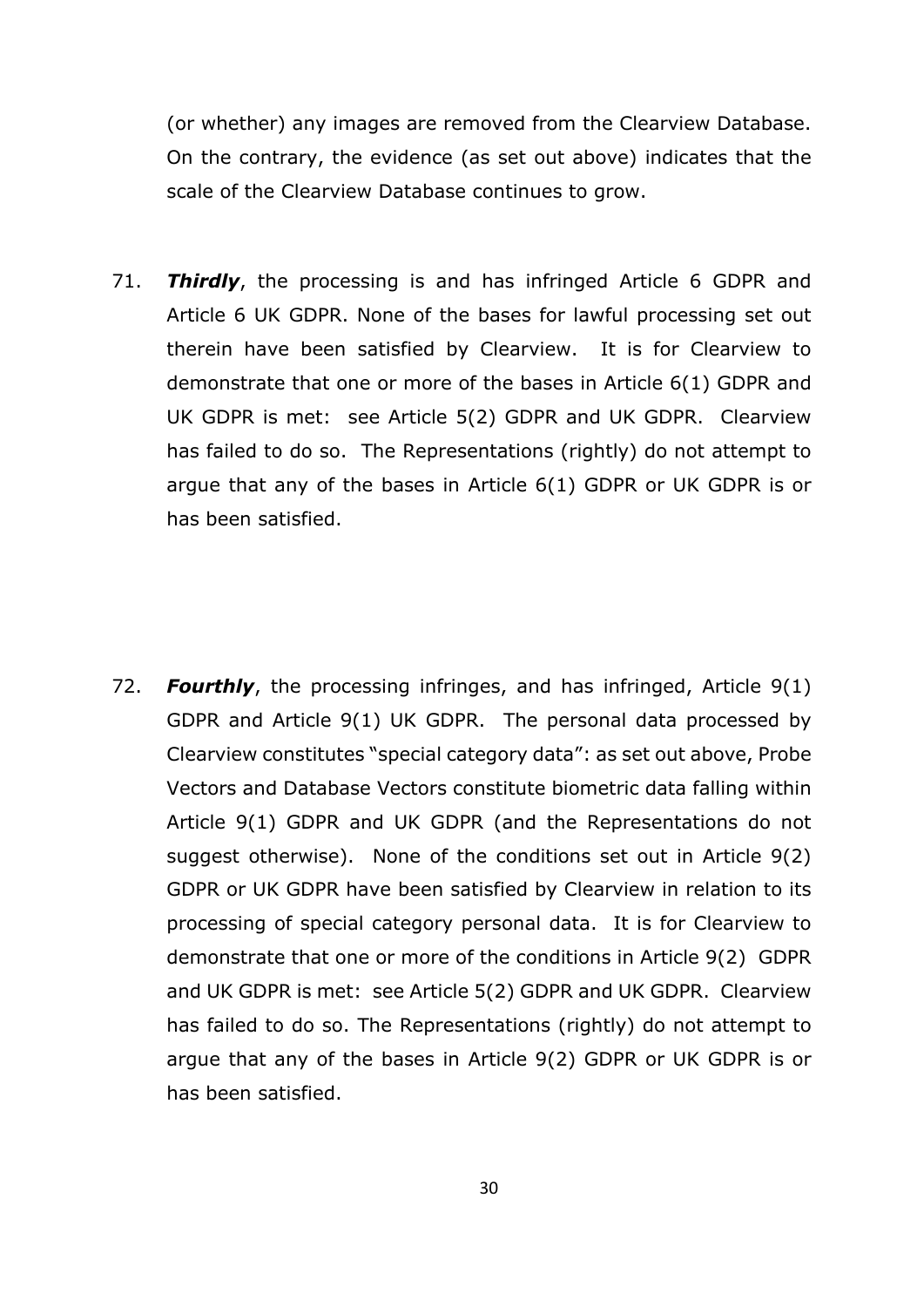- 73. *Fifthly*, the processing is and has infringed Article 14 GDPR and Article 14 UK GDPR. Clearview has not provided data subjects with the information set out therein, in respect of Clearview's processing of their personal data. The only way in which data subjects can obtain any of that information is by contacting Clearview and requesting it.
- 74. *Sixthly*, the processing is and has infringed Articles 15, 16, 17, 21 and 22 GDPR and UK GDPR. Clearview has impeded and continues to impede the exercise of these rights since:
	- Data subjects are not provided with the information specified in Article 14;
	- In order to exercise these rights, data subjects need to provide Clearview with additional personal data, by providing a photograph of themselves that can be matched against the Clearview Database, which is itself a significant fetter on and disincentive to the exercise of those rights; and
	- Although Clearview has previously operated a mechanism for allowing data subjects to seek to have their personal data removed from the Clearview Database, it has now ceased to do so (see Representations, paragraph 149).
- 75. *Seventhly*, contrary to Article 35 GDPR and UK GDPR, Clearview has failed at any time to conduct a DPIA in respect of its processing of the personal data of UK residents. Nor is there any indication in the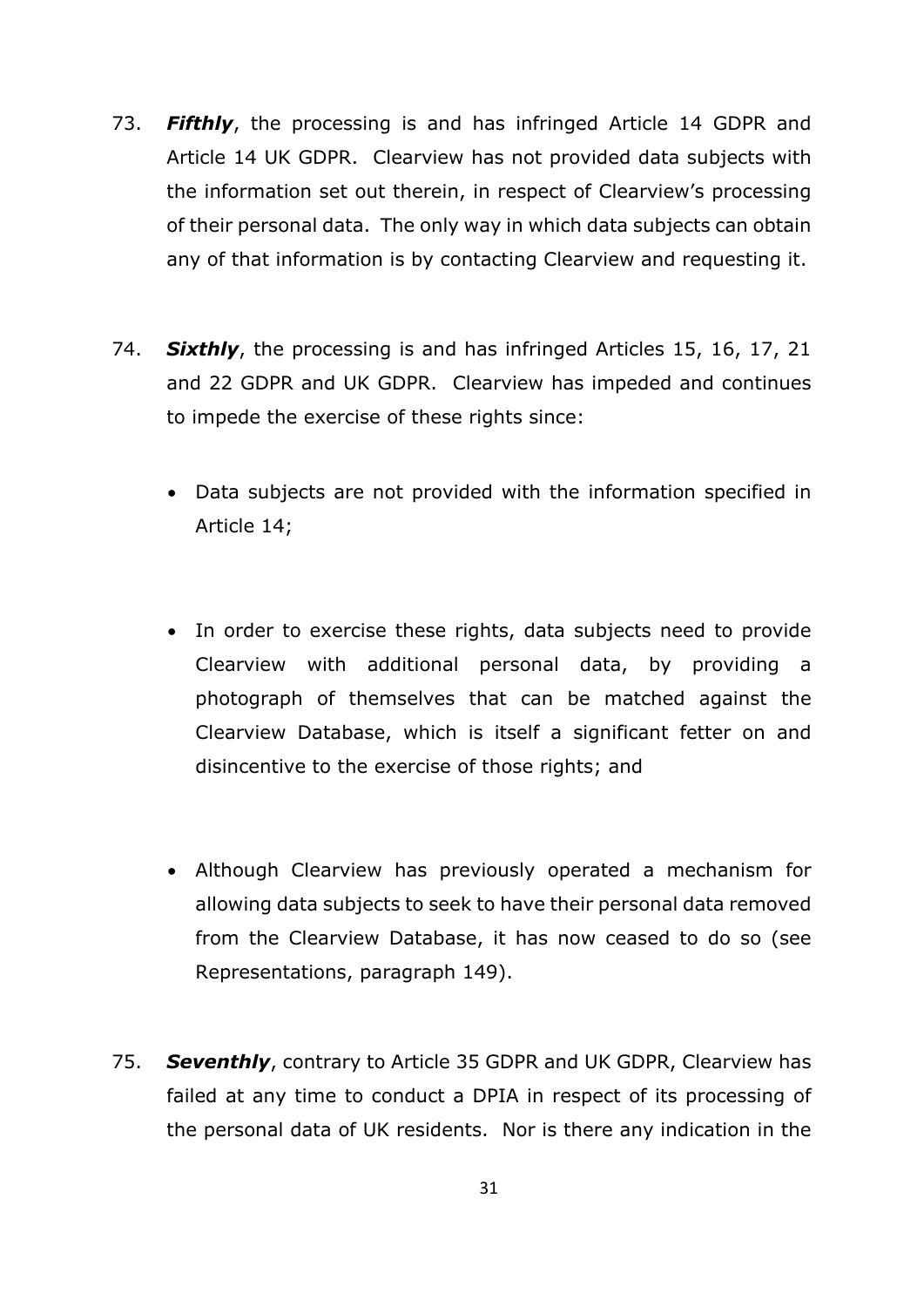Representations that Clearview intends to do so at any point in the future.

# **Imposition of a monetary penalty: consideration of the Statutory Factors**

- 76. The Commissioner has considered the Statutory Factors both in deciding whether to issue a penalty and in determining the amount of the penalty.
- 77. For the reasons given below, the Commissioner is satisfied that (i) the infringements are sufficiently serious to justify issuing a penalty in addition to exercising his corrective powers by issuing an Enforcement Notice; and (ii) the infringements are serious enough to justify a significant fine.
- 78. The various Statutory Factors are addressed below in turn.

(a) the nature, gravity and duration of the infringement taking into account the nature scope or purpose of the processing concerned as well as the number of data subjects affected and the level of damage suffered by them;

79. The infringement has continued from 25 May 2018 (the date when the GDPR came into effect), and is still continuing as at the date when this Notice is issued.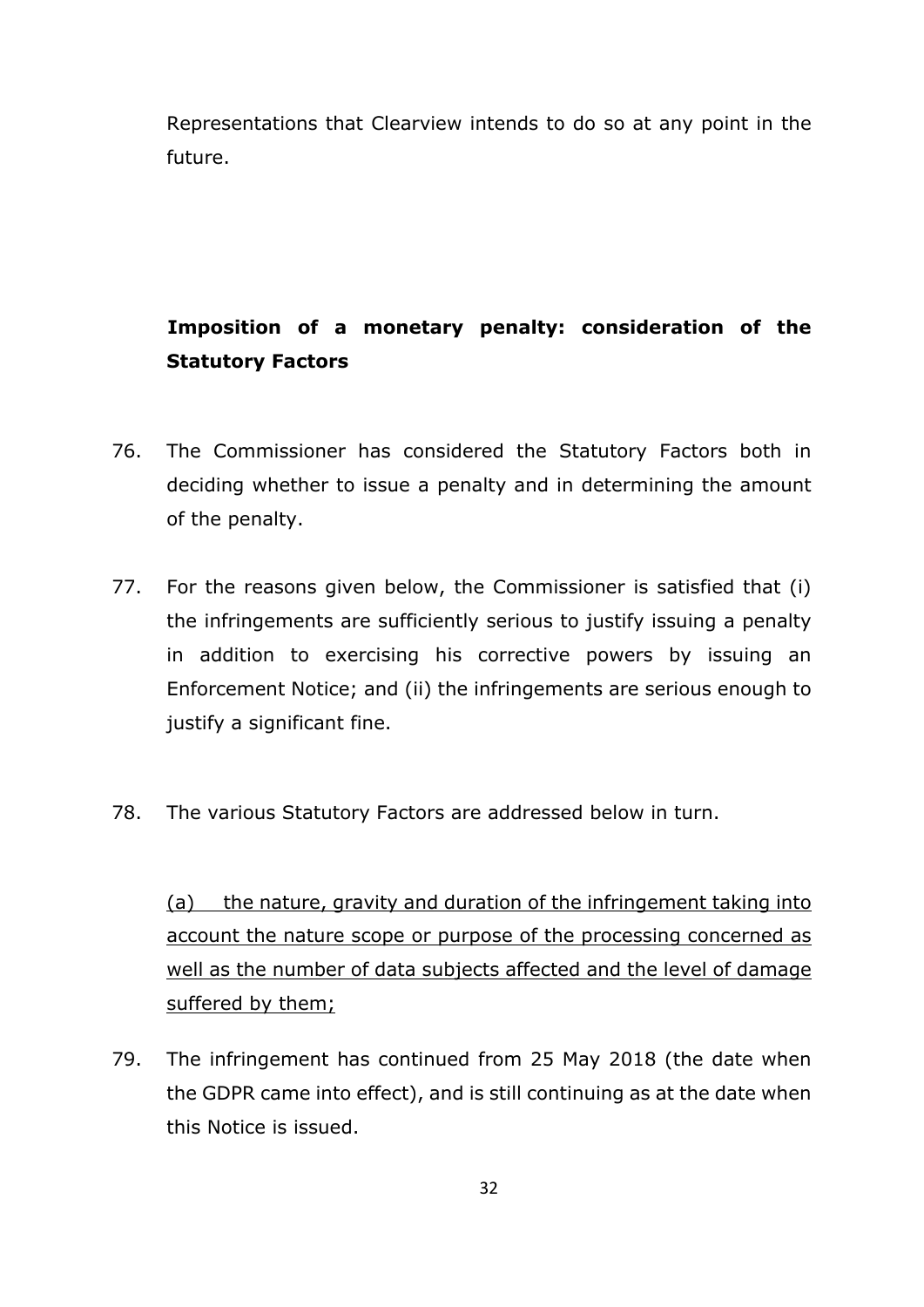- 80. The UK Test Phase, as described above, involved the processing of personal data in approximately 721 different searches involving Probe Images. The Commissioner is aware that some of these were duplicate searches (i.e. in some instances the same Probe Image was searched on more than one occasion), but nevertheless considers that the figure of 721 searches gives an indication of the number of UK data subjects whose Probe Images were used during the Test Period.
- 81. It is likely that the personal data of many more UK data subjects was processed by Clearview, having regard to the matters set out above as to the number of images in the Clearview Database, and the likelihood that very many of these images are of UK data subjects.
- 82. In relation to the nature and gravity of the breach, the Commissioner took into account the invisible nature of the processing (as explained above), and also the fact that the processing involved special category data (consisting of biometric data).
- 83. The Commissioner also had regard to the Commissioner's Regulatory Action Policy (RAP) which states that novel or invasive technology causing a high degree of intrusion into the privacy of individuals can expect regulatory action at the "upper end of the scale".
- 84. The Commissioner took into account Clearview's statement that it had acted on requests from UK data subjects to exclude their images from future searches. The Commissioner considered that this was some degree of mitigation in relation to Clearview's processing. The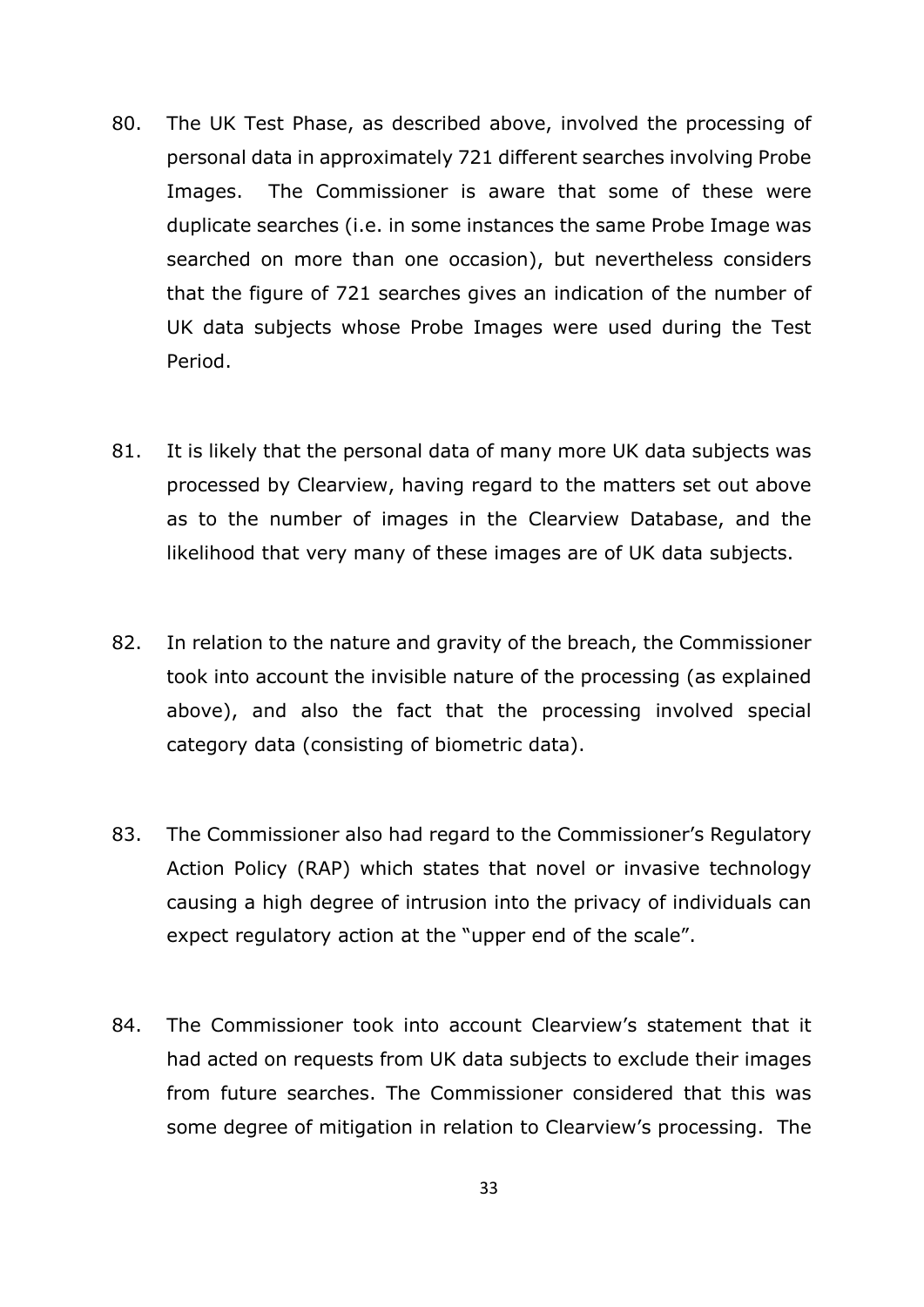Commissioner notes, however, that this practice has now been discontinued by Clearview (see Representations, paragraph 149).

85. The Commissioner noted Clearview's representations that it only offered its services to criminal law enforcement agencies. The Commissioner is also aware of recent announcements by Clearview that it has offered its services to the Government of Ukraine in its conflict with Russia, including for the identification of Russian combatants and of the deceased on both sides<sup>[2](#page-33-0)</sup>. This goes beyond the use of the service for criminal law enforcement purposes, and is an example of the potential for expanding the scope of Clearview's services, with an associated potential for escalating the risks to data subjects.

### (b) the intentional or negligent character of the infringement

- 86. The Commissioner considered that Clearview's breach of the GDPR and UK GDPR was negligent.
- 87. The Commissioner notes Clearview's apparently sincerely held position (as set out in the Representations) that its processing of personal data falls outside the GDPR and UK GDPR. The Commissioner nevertheless considers that Clearview ought (at the very least) to have been aware that their processing of the personal data of very substantial numbers of UK data subjects – both in connection with the UK Test Phase, and in connection with the operation of the Clearview service more generally – gave rise to a

<span id="page-33-0"></span><sup>2</sup> See e.g. the story at bbc.co.uk/news/technology-61055319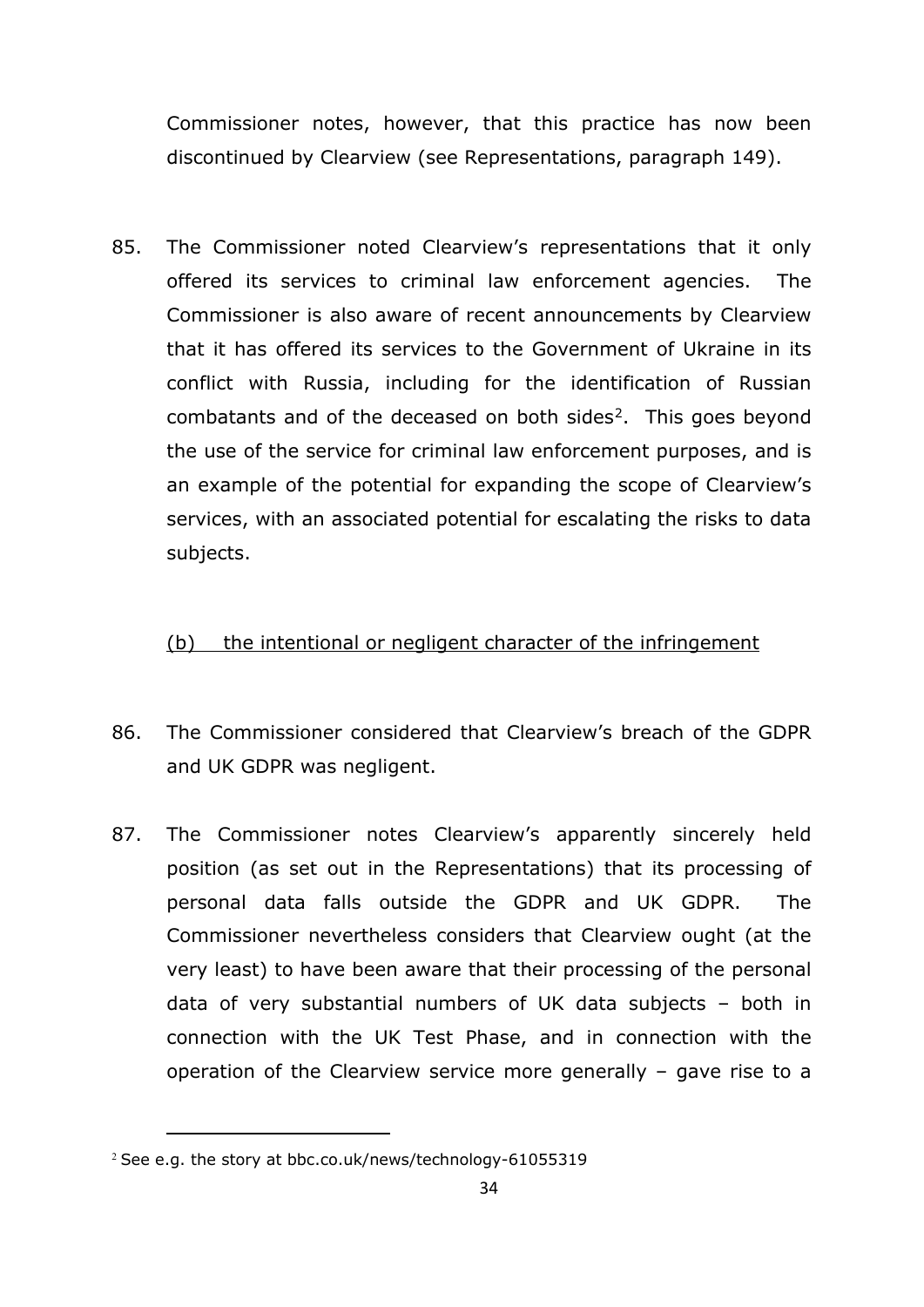very significant risk that the GDPR or UK GDPR applied. The Commissioner considers that Clearview failed to take any appropriate steps to consider or manage that risk. Clearview's position of acquiring images of UK data subjects without acknowledging its corresponding legal responsibilities was not satisfactory.

(c) any action taken by the controller or processor to mitigate the damage suffered by data subjects

- 88. The Commissioner notes that no images (and in particular no images of UK data subjects) have been deleted by Clearview from the Clearview Database. Personal data continues to be processed in a non-compliant manner and the resultant risks to data subjects continue to apply.
- 89. The. Commissioner also notes that Clearview's withdrawal from the UK market has lessened the potential impact on UK data subjects. The service continues to be offered to non-UK customers (including law enforcement agencies) and the risk remains that UK data subjects may be subjected to investigation or other measures, based on their identification (or misidentification) using the Clearview service.

(d) the degree of responsibility of the controller or processor taking into account technical and organisational measures implemented by them pursuant to Articles 25 and 32

90. The Commissioner notes that Clearview has implemented some organisational and technical measures to protect the data that it processes. These are set out in the Representations (see in particular at paragraphs 41-42 and 153 of the Representations).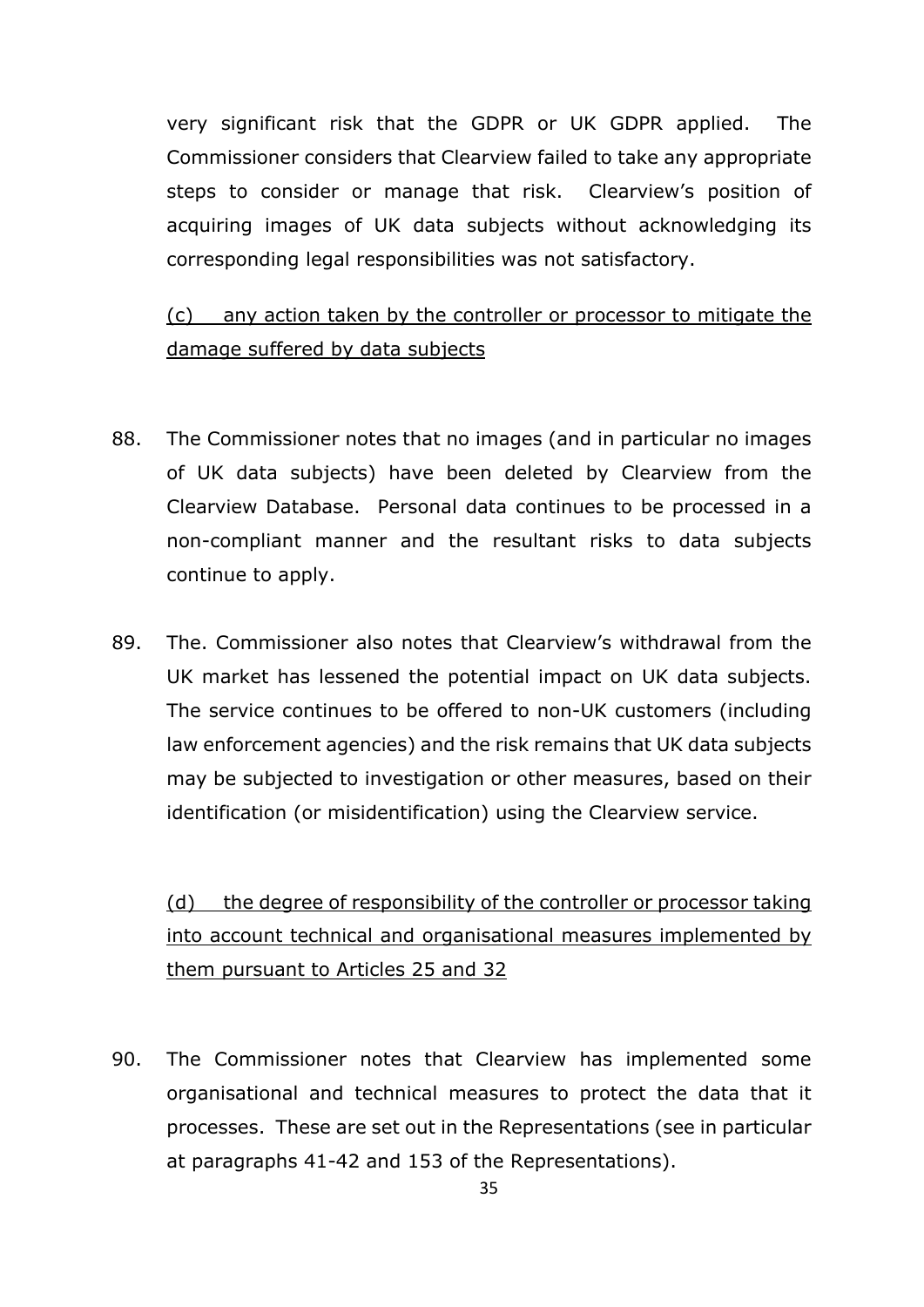91. Set against this, there are no measures implemented by Clearview to bring its processing into compliance with UK GDPR. Clearview continues to maintain its position that the processing is not subject to the provisions of UK GDPR.

(e) any relevant previous infringements by the controller or processor

92. There is no relevant previous infringement.

(f) the degree of cooperation with the supervisory authority, in order to remedy the infringement and mitigate the possible adverse effects of the infringement

93. The Commissioner has taken account of paragraph 154 of the Representations in this regard. He accepts that Clearview responded to the Commissioner's inquiries in a timely manner, and provided a response to all of the Commissioner's sets of enquiries. However, some of the specific responses did not answer all of the questions asked and instead restated Clearview's position on jurisdiction.

### (g) the categories of personal data affected by the infringement

94. Special category data was affected, as explained above. Children's data may also have been affected.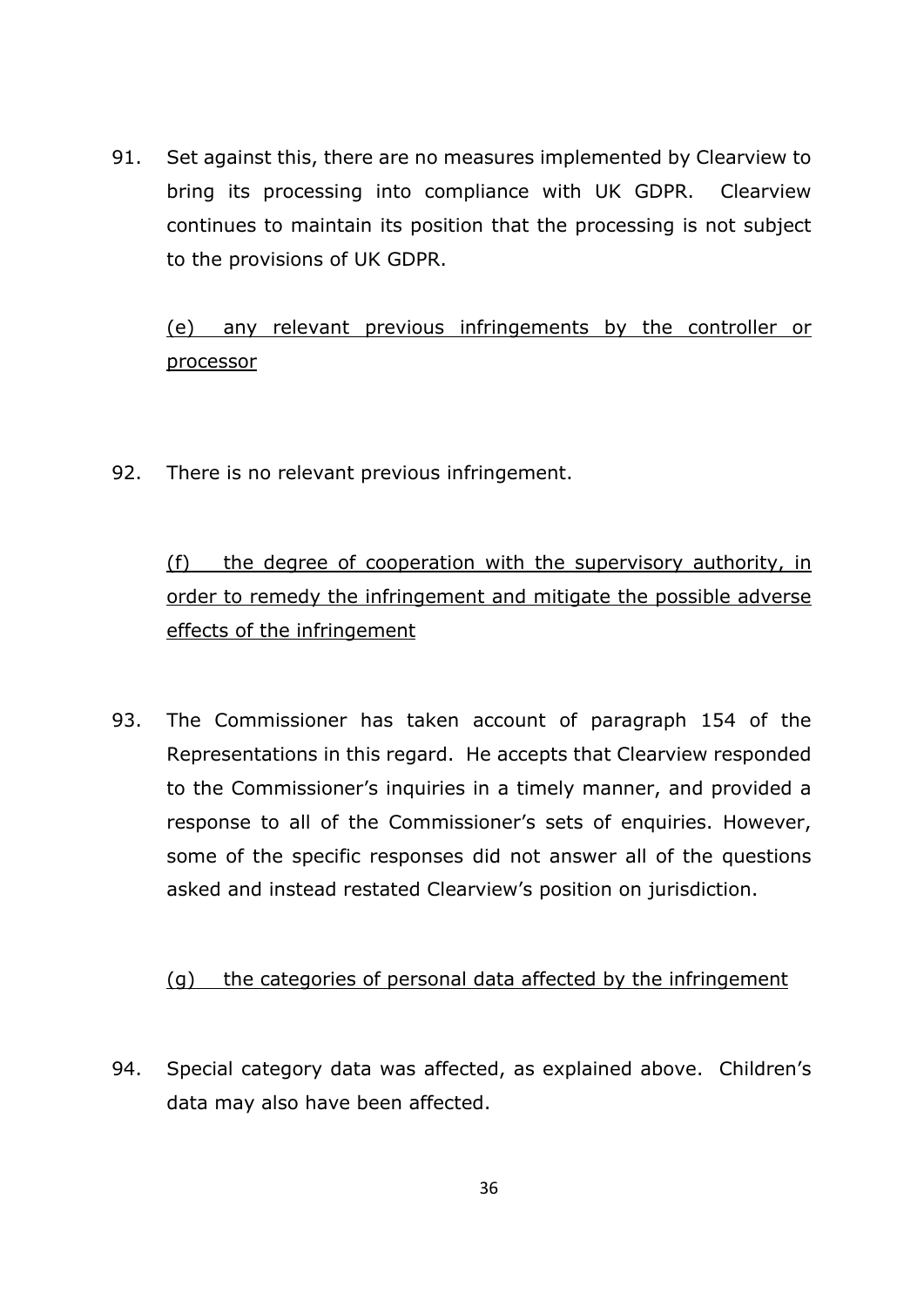(h) the manner in which the infringement became known to the supervisory authority, in particular whether, and if so to what extent, the controller or processor notified the infringement

95. The incident became known to the Commissioner through a proactive investigation.

(i) where measures referred to in Article 58(2) (powers - see annexe 3) have previously been ordered against the controller or processor concerned with regard to the same subject-matter, compliance with those measures;

96. Not applicable.

(j) adherence to approved codes of conduct pursuant to Article 40 or approved certification mechanisms pursuant to Article 42;

97. Not applicable.

(k) any other aggravating or mitigating factor applicable to the circumstances of the case, such as financial benefits gained, or losses avoided, directly or indirectly, from the infringement.

98. There are no further relevant factors under this heading.

### **Decision to impose a penalty**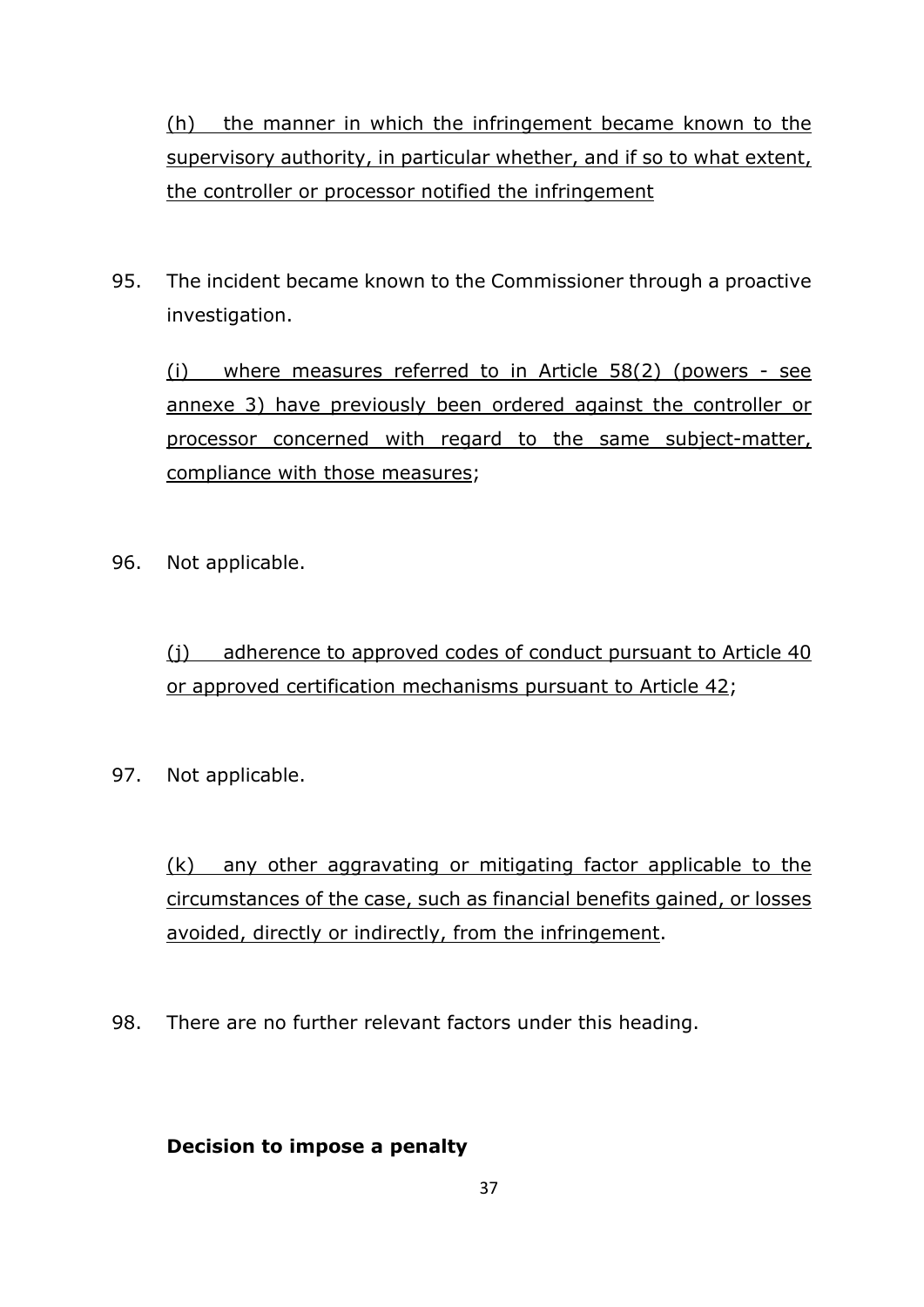- 99. Having regard to the combined effect of the various Statutory Factors, as set out above, the Commissioner considers that the imposition of a monetary penalty (in addition to the service of an Enforcement Notice) is an appropriate and proportionate exercise of the Commissioner's regulatory functions. The Commissioner has considered paragraphs 118-126 of the Representations (which assert that it is disproportionate for the Commissioner to both issue an Enforcement Notice and a Monetary Penalty Notice): having regard to the Statutory Factors, as set out above, the Commissioner does not accept that this is the case.
- 100. In reaching his conclusion that a monetary penalty should be imposed, the Commissioner has also had regard to the desirability of promoting economic growth, and the potential impact his Notice might have in this regard, as is required under section 108 of the Deregulation Act 2015 and the Economic Growth (Regulatory Functions) Order 2017.
- 101. As indicated above, Clearview is a US-based enterprise. It is understood that no employees of the company are located in the UK and that all revenues are remitted to the US. Clearview previously offered access to its service to a number of UK law enforcement agencies on a trial basis (as explained above) and it is understood no fee was charged for these trials. Further, it is understood that these trials have since ended and access to the platform from UK IP addresses has been removed. The Commissioner has no evidence of any current intention for Clearview to re-enter the UK market. Having regard to these circumstances, this Notice is unlikely to have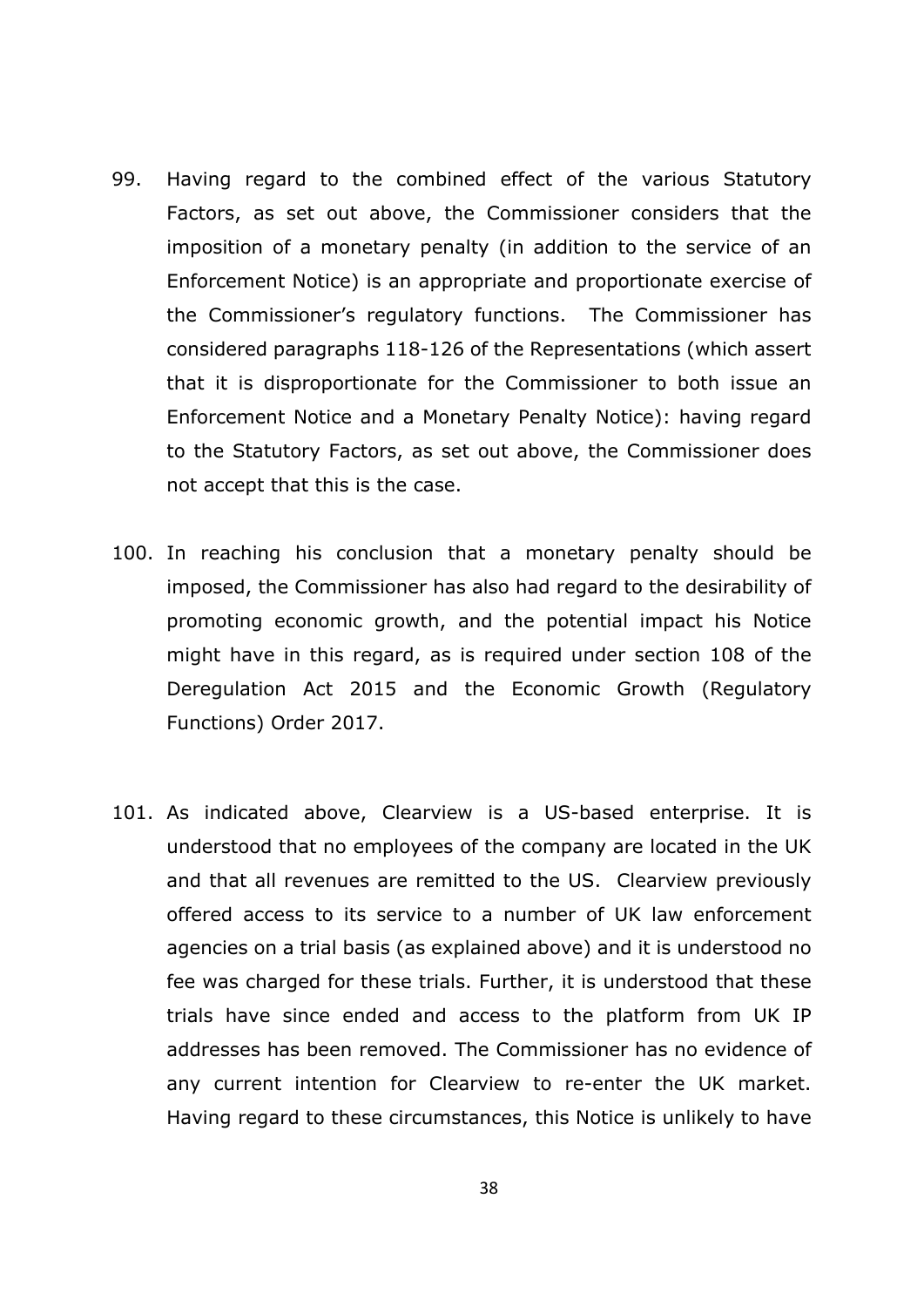an impact on any measure of economic activity or growth in the UK, including employment and GDP.

#### **Amount of the penalty**

- 102. The Commissioner has given further consideration to the amount of the penalty, following receipt of the Representations.
- 103. The Commissioner has decided to impose a penalty of £7,552,800 (Seven Million, Five Hundred, Fifty Two Thousand and Eight Hundred Pounds), which is equivalent to  $\epsilon$ 9 million.
- 104. The amount of the penalty has been determined in accordance with the C Commissioner's Regulatory Action Policy ("RAP") and applying the various sequential steps set out in the RAP. In determining the amount of the penalty the Commissioner has taken into account the various Statutory Factors addressed above.
- 105. **Step 1** is an initial element removing any financial gain to Clearview resulting from the infringements.
- 106. The Commissioner is unable to identify any specific financial gain to Clearview resulting from the infringements. The service is evidently operated by Clearview on a commercial basis and for financial gain. That said, the Commissioner does not have any figures for Clearview's income, or turnover. Clearview has expressly refused to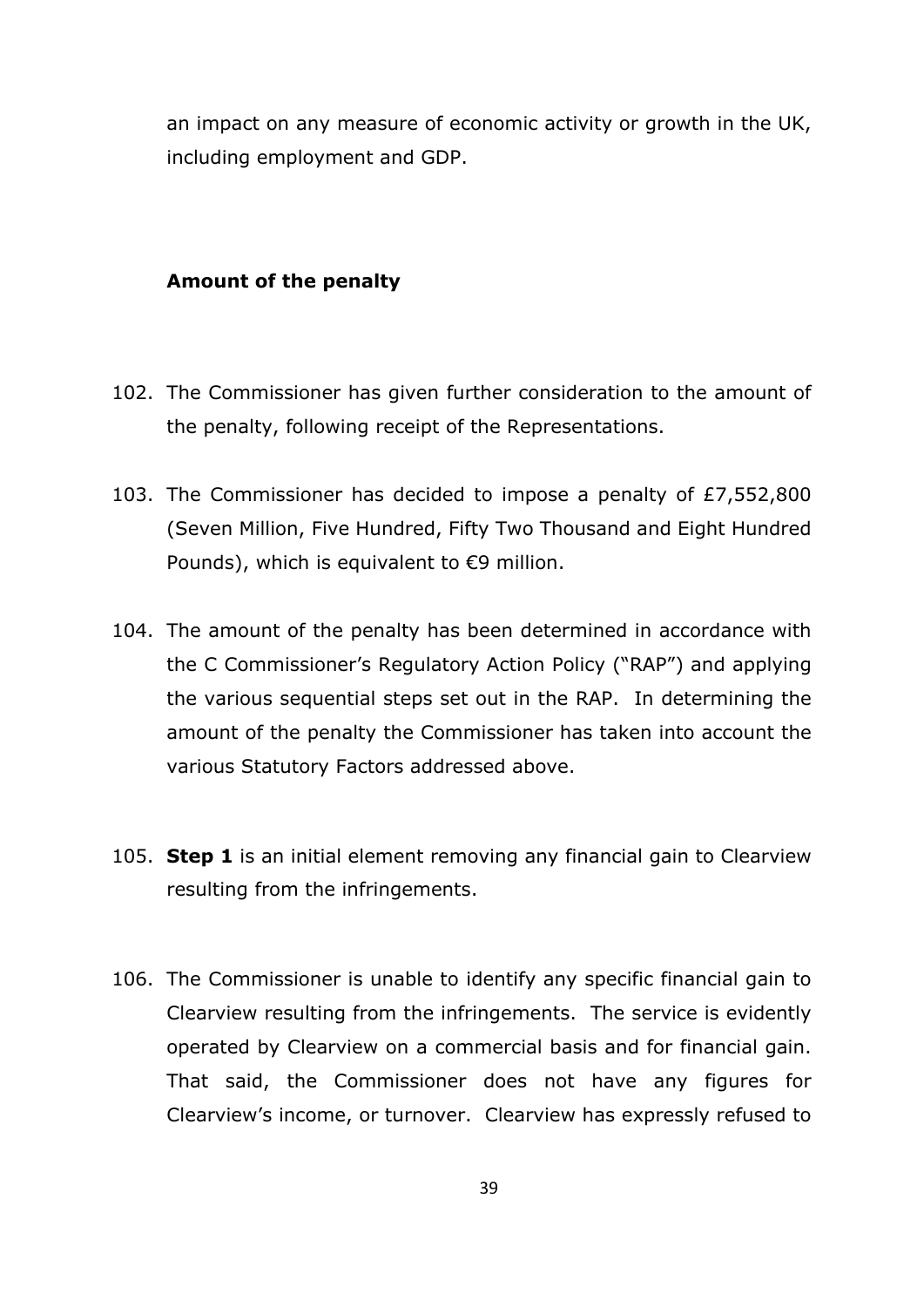provide this information: see paragraphs 129-131 of the Representations.

- 107. Rather than seeking to reach an estimate as to financial gain, the Commissioner has decided not to set any "initial element" at Step 1.
- 108. Given that the calculation of the monetary penalty is not based on any assessment by the Commissioner as to Clearview's turnover, the points made at paragraphs 127-133 with regard to the Commissioner's allegedly capricious estimation of turnover are not material.
- 109. For the avoidance of doubt, the Commissioner does not consider that Clearview's continuing refusal to provide any figures as to its turnover can in any way preclude the Commissioner from imposing a monetary penalty and calculating the appropriate amount of the penalty.
- 110. **Step 2** is an element to censure the breach based on its scale and severity and taking into account the Statutory Factors. The Commissioner's consideration of Step 2 started with item (a) of the Statutory Factors (i.e. a consideration of the nature, gravity and duration of the failure). The Commissioner had regard to range of penalties available to him, and set an initial amount at just below the mid-point of this range, amounting to £7,552,800 (equivalent to  $\epsilon$ 9 million).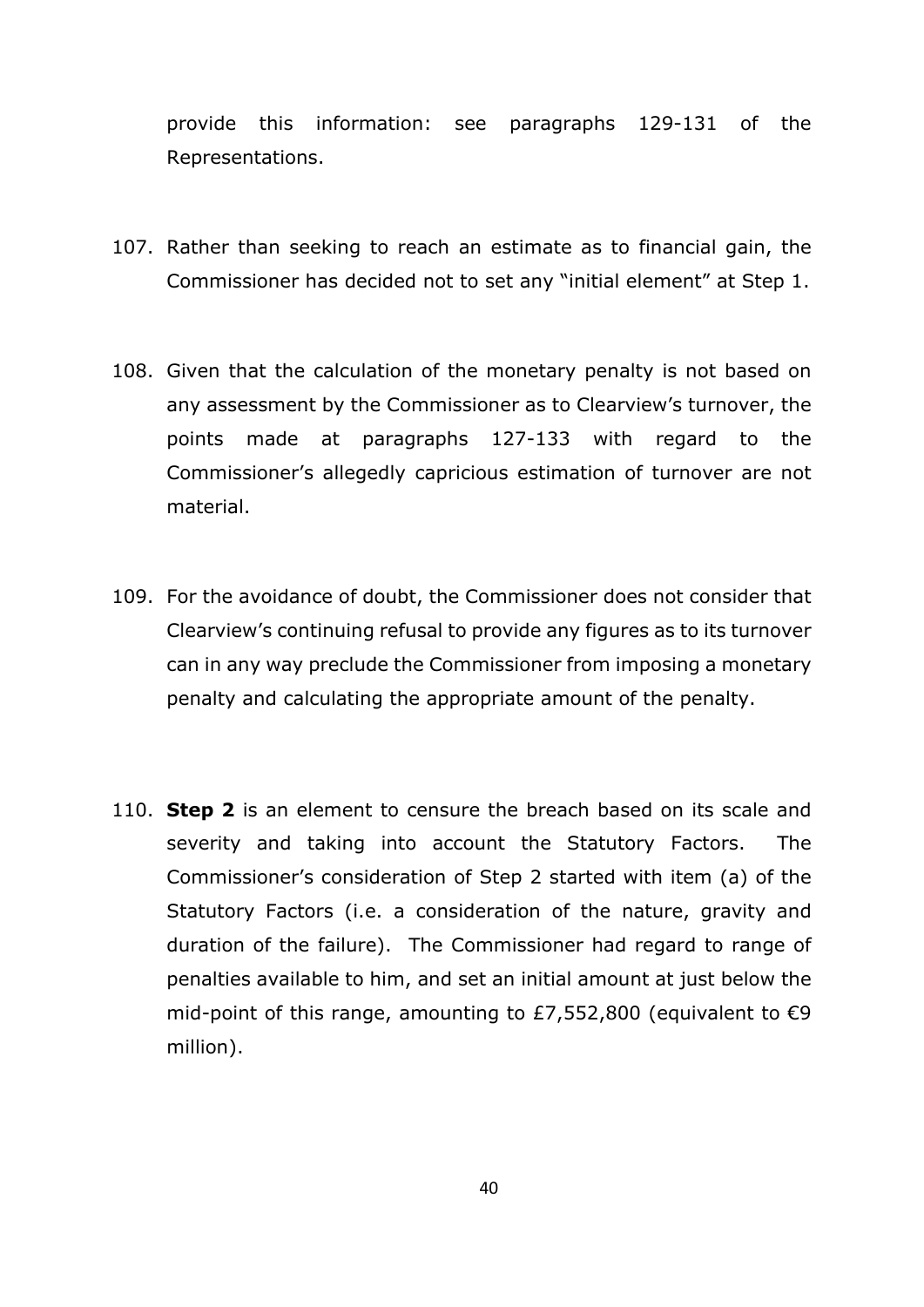- 111. The Commissioner has considered the other Statutory Factors, as set out above. The Commissioner does not consider that any of these justified either an increase or a reduction from the initial startingpoint.
- 112. The Commissioner has also considered **steps 3, 4 and 5 of the RAP** (namely, adding in an element to reflect any aggravating factors, adding in an amount for deterrent effect to others and reducing the amount to reflect any mitigating factors including financial hardship). The Commissioner does not consider that any of these steps justify either an increase or a reduction from the figure of  $\epsilon$ 9 million.
- 113. The Commissioner considers that a penalty at this level would be effective, proportionate and dissuasive, particularly in its deterrent effect on others with similarly novel technology having an impact on UK data subjects.
- 114. The Commissioner notes the position taken in the Representations that the Commissioner had not convened a panel of non-executive advisers to make a recommendation as to penalty. The Commissioner notes that the RAP states that this may be done in cases where the penalty is over £1 million, but that the RAP does not require this step to be taken. Further, the non-executive panel has not been convened in previous enforcement cases where the proposed penalty was of considerable size.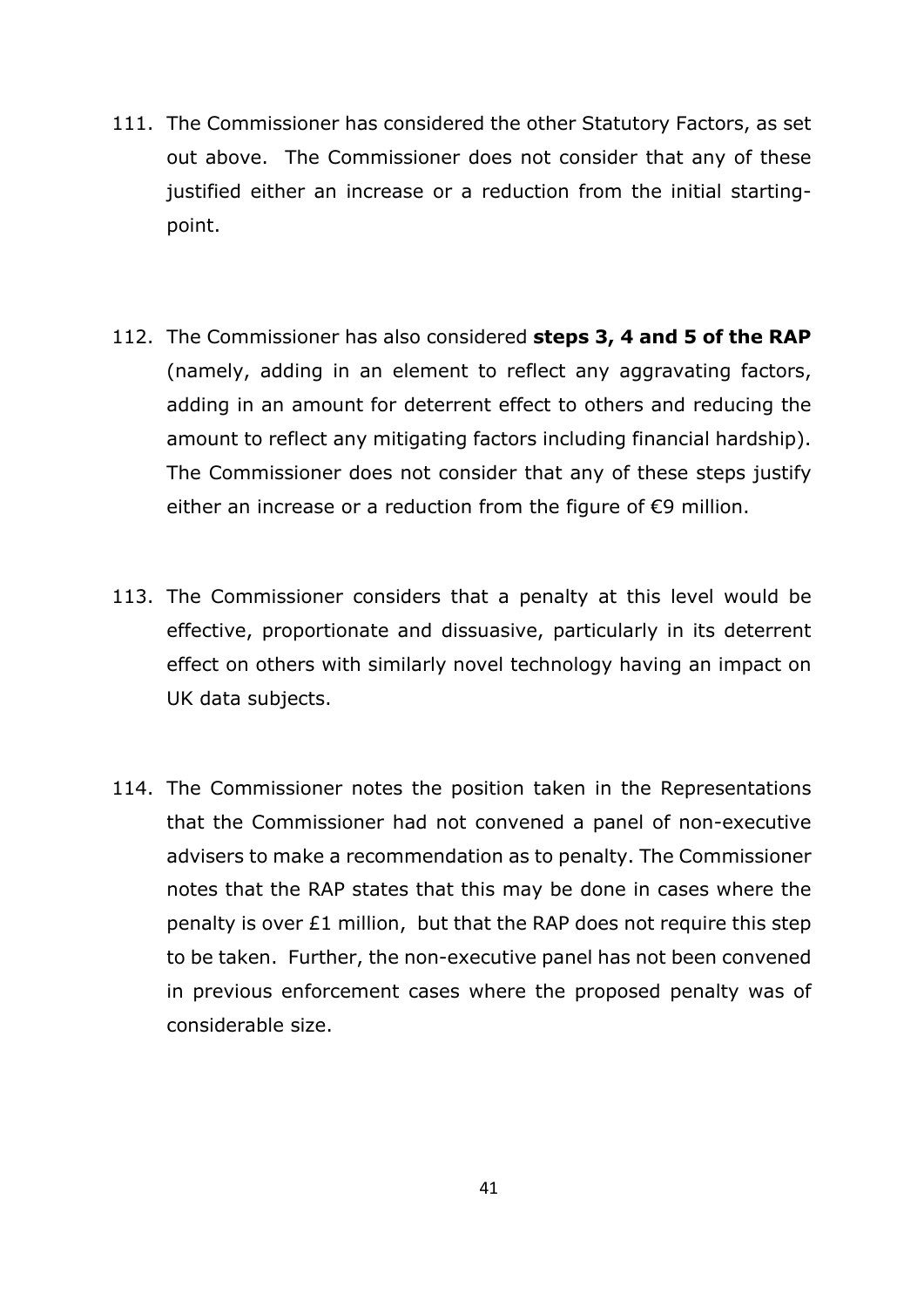### **Summary and penalty amount**

115. For the reasons above, the Commissioner considers that the infringement was an extremely serious failure. He is mindful that the penalty must be effective, proportionate and dissuasive. Taking all of the above factors into account, the Commissioner has decided to impose a penalty in the sum of £7,552,800 (equivalent to  $\epsilon$ 9 million, using the rate of exchange as at 25 April 2022).

### **Payment of the penalty**

- 116. The penalty must be paid to the Commissioner's office by BACS transfer or cheque by **17 June 2022** at the latest. The penalty is not kept by the Commissioner but will be paid into the Consolidated Fund which is the Government's general bank account at the Bank of England.
- 117. There is a right of appeal to the First-tier Tribunal (Information Rights) against:
	- (a) The imposition of the penalty; and/or,
	- (b) The amount of the penalty specified in the penalty notice
- 118. Any notice of appeal should be received by the Tribunal within 28 days of the date of this penalty notice.
- 119.The Commissioner will not take action to enforce a penalty unless: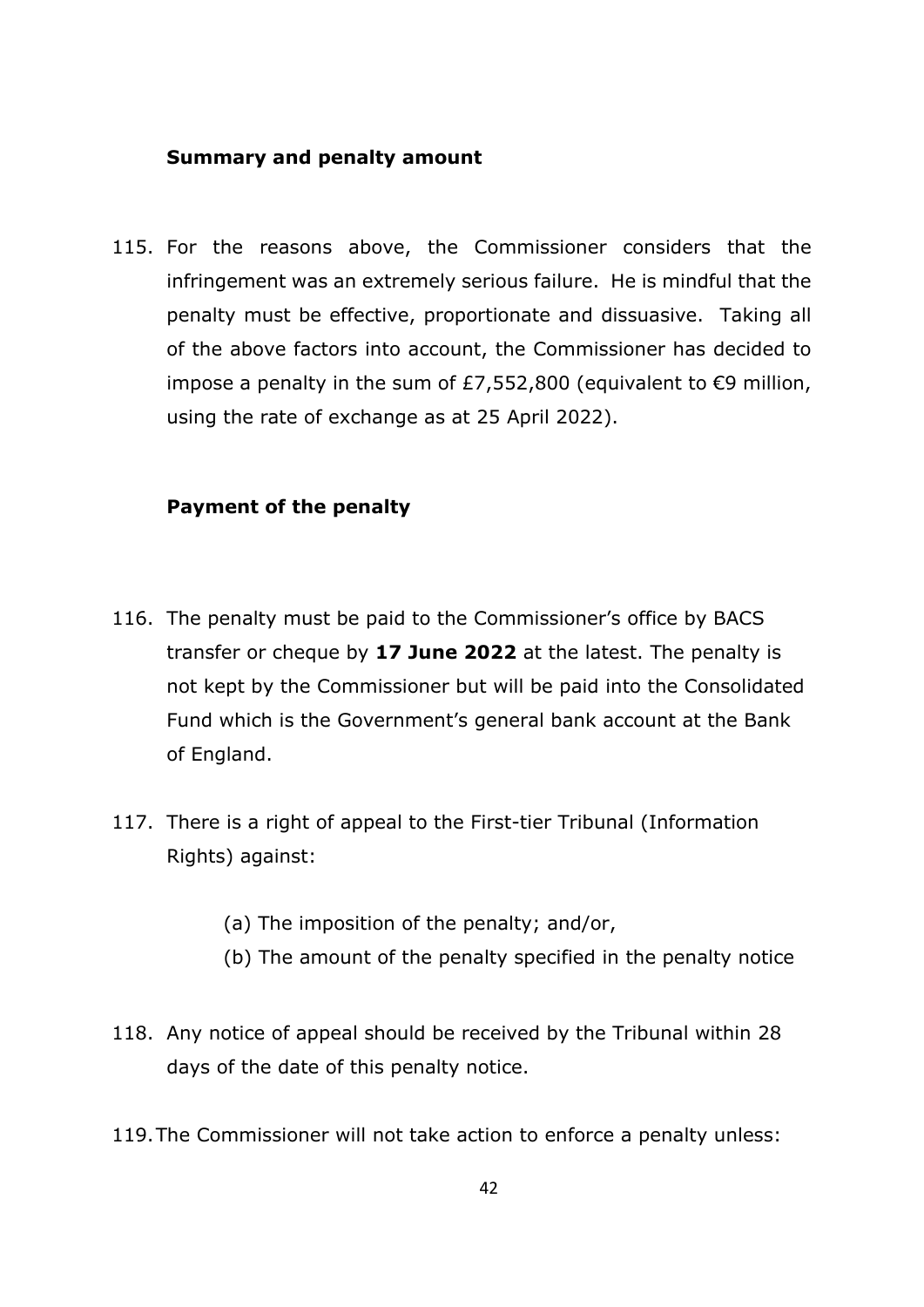- the period specified within the notice within which a penalty must be paid has expired and all or any of the penalty has not been paid;
- all relevant appeals against the penalty notice and any variation of it have either been decided or withdrawn; and
- the period for appealing against the penalty and any variation of it has expired.
- 120. In England, Wales and Northern Ireland, the penalty is recoverable by Order of the County Court or the High Court. In Scotland, the penalty can be enforced in the same manner as an extract registered decree arbitral bearing a warrant for execution issued by the sheriff court of any sheriffdom in Scotland.
- 121. Your attention is drawn to Annex 1 to this Notice, which sets out details of your rights of appeal under s.162 DPA.

Dated the 18th day of May 2022

Stephen Eckersley Director of Investigations Information Commissioner's Office Wycliffe House Water Lane Wilmslow Cheshire SK9 5AF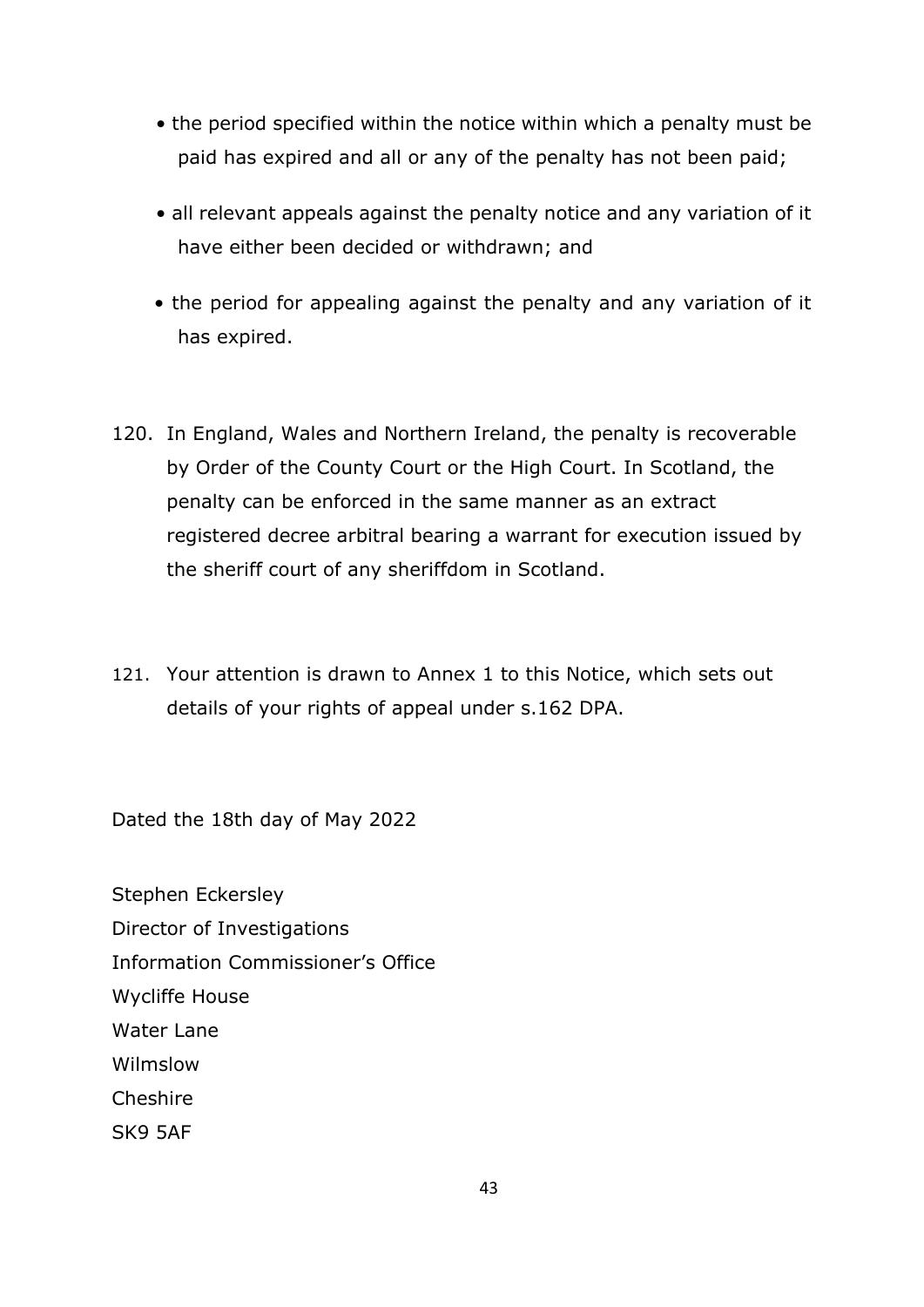### **Rights of appeal against decisions of the commissioner**

- 1. Section 162 of the Data Protection Act 2018 gives any person upon whom a penalty notice or variation notice has been served a right of appeal to the First-tier Tribunal (Information Rights) (the 'Tribunal') against the notice.
- 2. If you decide to appeal and if the Tribunal considers:
	- a) that the notice against which the appeal is brought is not in accordance with the law; or
	- b) to the extent that the notice involved an exercise of discretion by the Commissioner, that he ought to have exercised his discretion differently,

the Tribunal will allow the appeal or substitute such other decision as could have been made by the Commissioner. In any other case the Tribunal will dismiss the appeal.

3. You may bring an appeal by serving a notice of appeal on the Tribunal at the following address:

> GRC & GRP Tribunal PO Box 9300 Arnhem House 31 Waterloo Way Leicester LE1 8DJ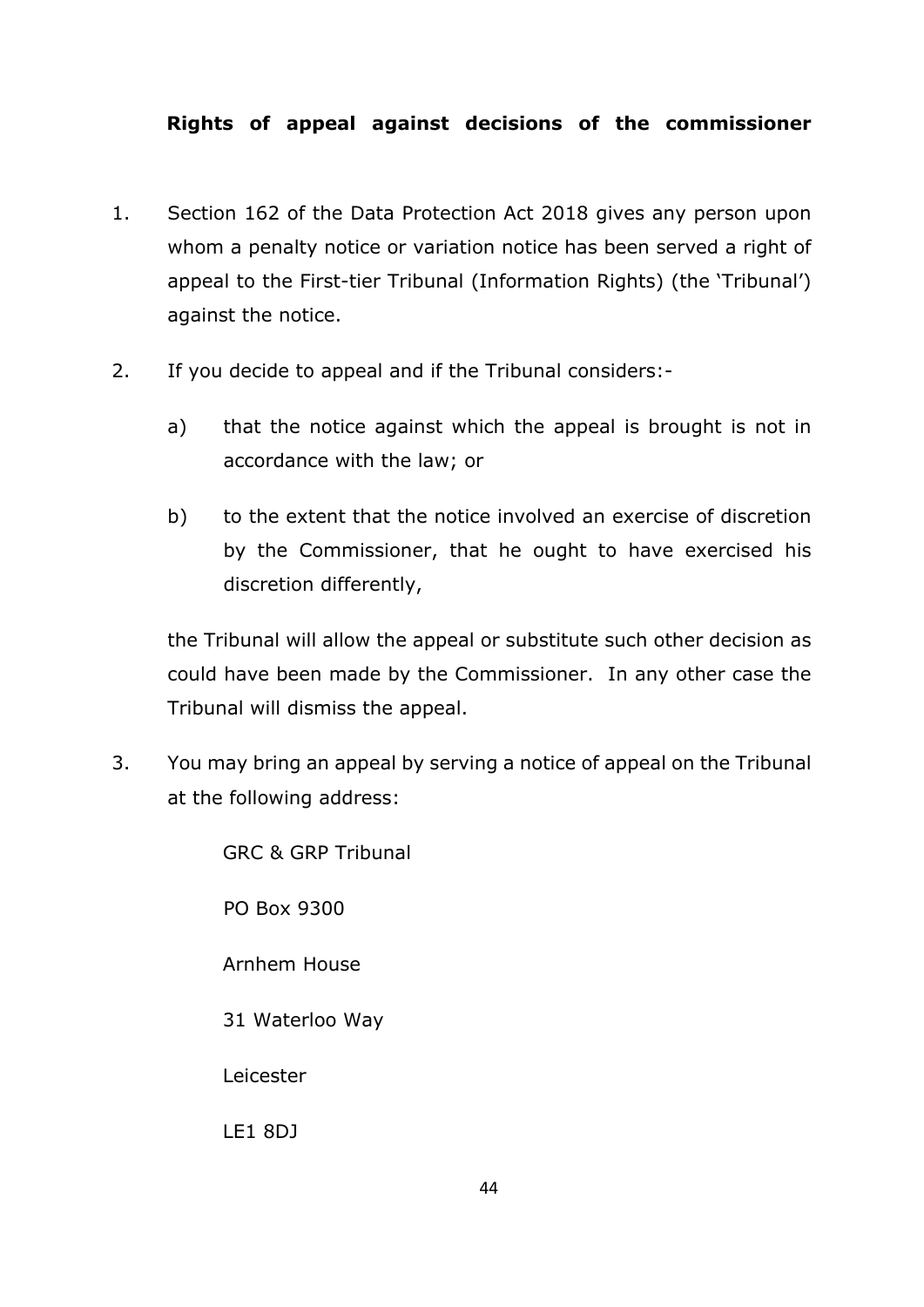Telephone: 0203 93 68 963

Email: [grc@justice.gov.uk](mailto:grc@justice.gov.uk)

- a) The notice of appeal should be sent so it is received by the Tribunal within 28 days of the date of the notice.
- b) If your notice of appeal is late the Tribunal will not admit it unless the Tribunal has extended the time for complying with this rule.
- 4. The notice of appeal should state:
	- a) your name and address/name and address of your representative (if any);
	- b) an address where documents may be sent or delivered to you;
	- c) the name and address of the Information Commissioner;
	- d) details of the decision to which the proceedings relate;
	- e) the result that you are seeking;
	- f) the grounds on which you rely;
	- g) you must provide with the notice of appeal a copy of the penalty notice or variation notice;
	- h) if you have exceeded the time limit mentioned above the notice of appeal must include a request for an extension of time and the reason why the notice of appeal was not provided in time.